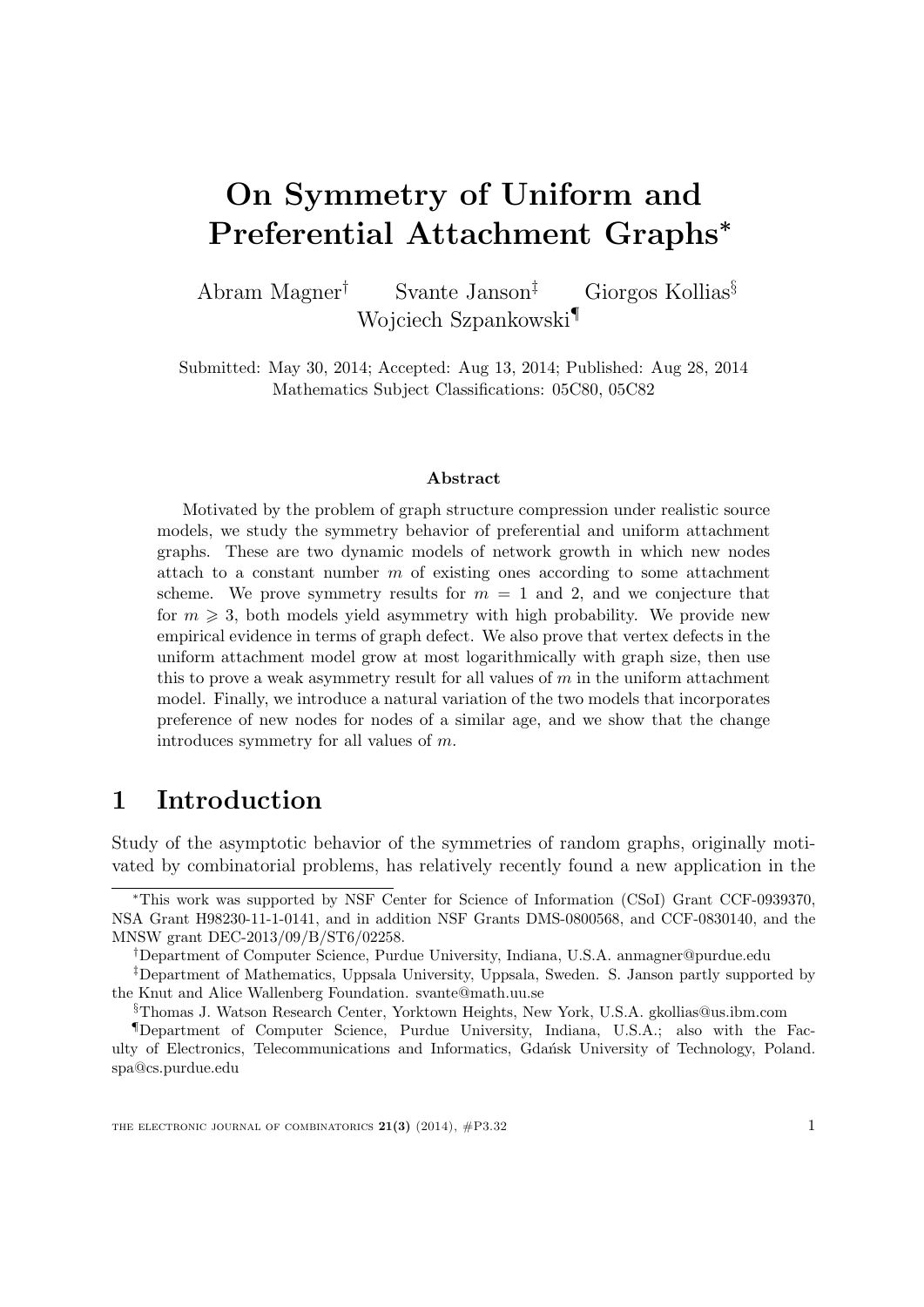problem of compression of graph structures. The basic problem can be formulated as follows: given a probability distribution on labeled graphs, determine an encoding of graph structures (that is, unlabeled graphs) so as to minimize expected description length.

[Choi and Szpankowski](#page-23-0) [\(2012\)](#page-23-0) studied this problem in the setting of Erdős-Rényi graphs. They showed that, under any distribution giving equal probability to isomorphic graphs, the entropy of the induced distribution on graph structures (i.e., isomorphism classes of graphs) is less than the entropy of the original distribution by an amount proportional to the expected logarithm of the number of automorphisms. Thus the solution to the above problem is intimately connected with the symmetries of the random graph model under consideration.

Study of symmetries is further motivated by their connection to various measures of information contained in a graph structure. For instance, the topological entropy of a random graph, studied by [Rashevsky](#page-23-1) [\(1955\)](#page-23-1) and [Trucco](#page-23-2) [\(1956\)](#page-23-2), measures the uncertainty in the orbit class (i.e., the set of nodes having the same long-term neighborhood structure) of a node chosen uniformly at random from the node set of the graph. If the graph is asymmetric with high probability, then the topological entropy is maximized: if  $n$  is the size of the graph, then the topological entropy is, to leading order,  $\log n$ . In general, if the symmetries of the graph can be characterized precisely, then so can the topological entropy. Furthermore, tools developed here will allow us to study and compare topological information of nodes (i.e., by how many bits a graph view of one node differs from another).

The present paper is a first step toward the goal of extending graph structure compression results to other random graph models. In particular, many real-world graphs, such as biological and social networks, exhibit a power law degree distribution (see [Durrett](#page-23-3)  $(2006)$ ). To explain this phenomenon, Albert and Barabási  $(2002)$  proposed the *prefer*ential attachment mechanism, in which a graph is built one vertex at a time, and each new vertex t attaches to a given old vertex  $v$  with probability proportional to the current degree of  $v$ . Thus, we study a variant of a preferential attachment model. The primary problem appears to be difficult, so we also study a closely related model in which attachment is uniform, in the hope that the proof techniques used there may be generalized. In both uniform and preferential attachment models, we prove that when each new vertex chooses only one previous vertex as a neighbor, there is symmetry with high probability, and when each new vertex makes two choices, there is a positive probability of symmetry. In addition, we determine the asymptotic behavior of a quantity known as the *defect* of a vertex, introduced by [Kim et al.](#page-23-4) [\(2002\)](#page-23-4), which measures the extent to which the neighborhood of the vertex contributes to asymmetry of the graph. We then use this to prove a weak asymmetry result for the uniform attachment case.

We also introduce the *sliding window* model, a dynamic model in which new vertices choose neighbors from within windows of expected size uniformly bounded above by a constant, the purpose being to exhibit a "natural" mechanism that, coupled with a quite general attachment scheme that includes preferential and uniform attachment as special cases, results in symmetry with asymptotically positive probability.

Study of the asymptotic behavior of the automorphism group of a random graph started with Erdős and Rényi [\(1963\)](#page-23-5), wherein Erdős-Rényi graphs with constant connec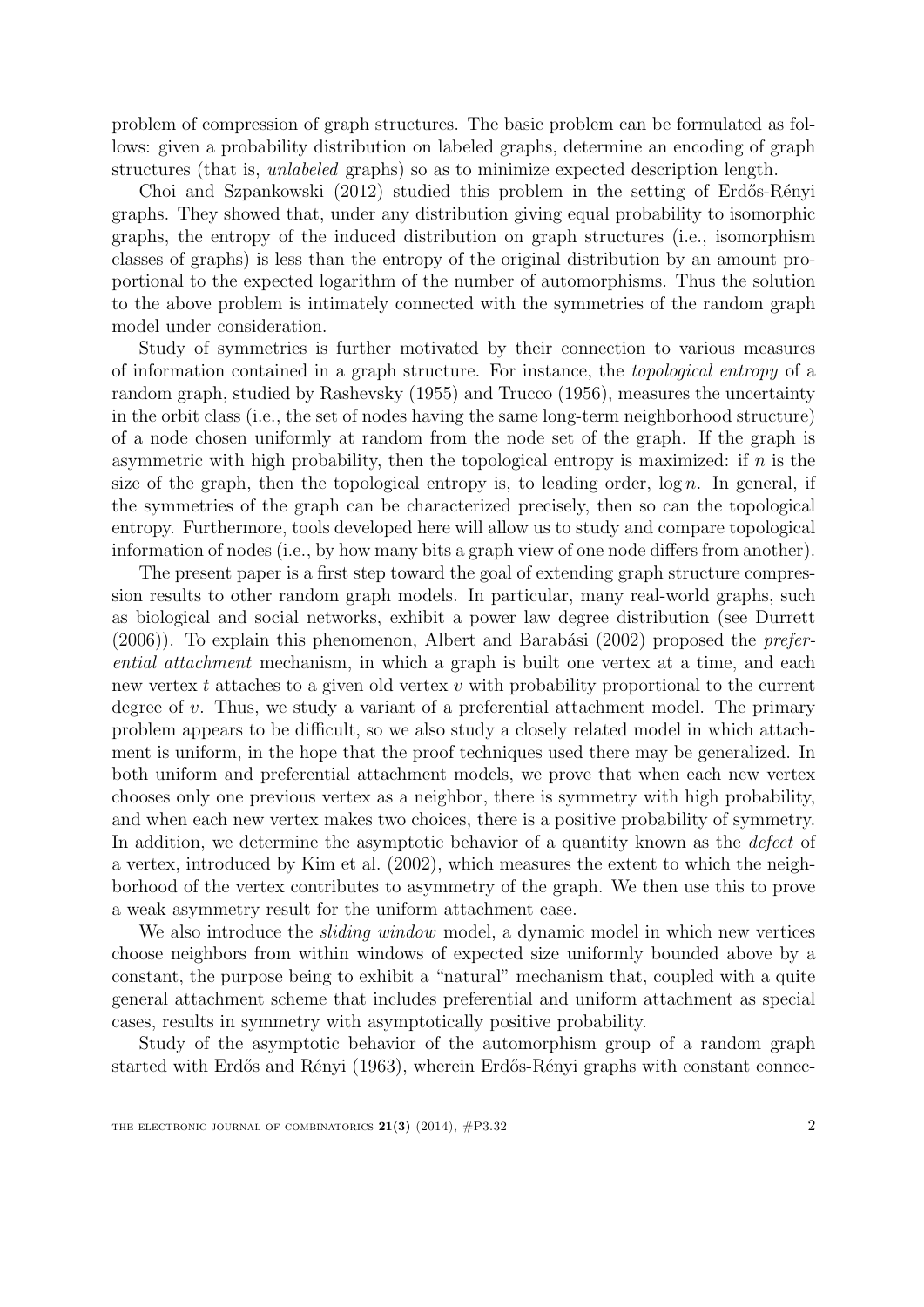tion probability were shown to be asymmetric with high probability, a result motivated by the combinatorial question of determining the asymptotics of the number of unlabeled graphs on n vertices for  $n \to \infty$ . A similar question motivated the investigation of sym-metry properties of random regular graphs by Bollobás [\(1982\)](#page-22-1) and [Kim et al.](#page-23-4) [\(2002\)](#page-23-4). In the latter paper, the authors precisely characterized the range for which Erdős-Rényi graphs are asymmetric by proving concentration results for random variables defined in terms of vertex defect. They then proved an asymmetry result for random regular graphs using the previous result.

For general models, symmetry and asymmetry results can be nontrivial to prove, due to the non-monotonicity of the properties considered. Furthermore, the particular models considered here present more difficulties not seen in the Erdős-Rényi case: there is significant dependence between edge events, and graph sparseness makes derivation of concentration results difficult.

The rest of the paper is organized as follows: in Section [2,](#page-2-0) we formally state the models and the main problem; we then state the main results, along with a discussion of their significance. We also present some empirical validation of the symmetry results, as well as evidence in support of the asymmetry conjecture. Finally, in Section [3,](#page-8-0) we give the proofs.

## <span id="page-2-0"></span>2 Main Results

In this section, we state the main problems, introduce the models that we consider, and formulate the main results. First, we introduce some standard graph-theoretic terminology and notation. We start with the notion of structure-preserving transformations between labeled graphs: given two graphs  $G_1$  and  $G_2$  with vertex sets  $V(G_1)$  and  $V(G_2)$ , a mapping  $\phi: V(G_1) \to V(G_2)$  is said to be an *isomorphism* if it is bijective and preserves edge relations; that is, for any  $x, y \in V(G_1)$ , there is an edge between x and y if and only if there is an edge in  $G_2$  between  $\phi(x)$  and  $\phi(y)$ . When such a  $\phi$  exists,  $G_1$  and  $G_2$  are said to be *isomorphic*; that is, they have the same structure.

An isomorphism from the vertices of a graph G to itself is called an *automorphism* or symmetry. The set of automorphisms of G, together with the operation of function composition, forms a group, which is called the *automorphism group* of  $G$ , denoted by Aut $(G)$ . Note that the image of G under any of its symmetries is G, the same labeled graph.

We then say that G is *symmetric* if it has at least one *nontrivial symmetry* and that G is asymmetric if the only symmetry of G is the identity permutation. Intuitively, G is symmetric if and only if there are at least two vertices whose graph perspectives are the same; that is, their neighborhoods at any distance have the same structure.

The main problem can then be stated as follows: given a random graph process  ${G_n}_{n\geq 1}$ , characterize the behavior of its automorphism group for  $n \to \infty$ .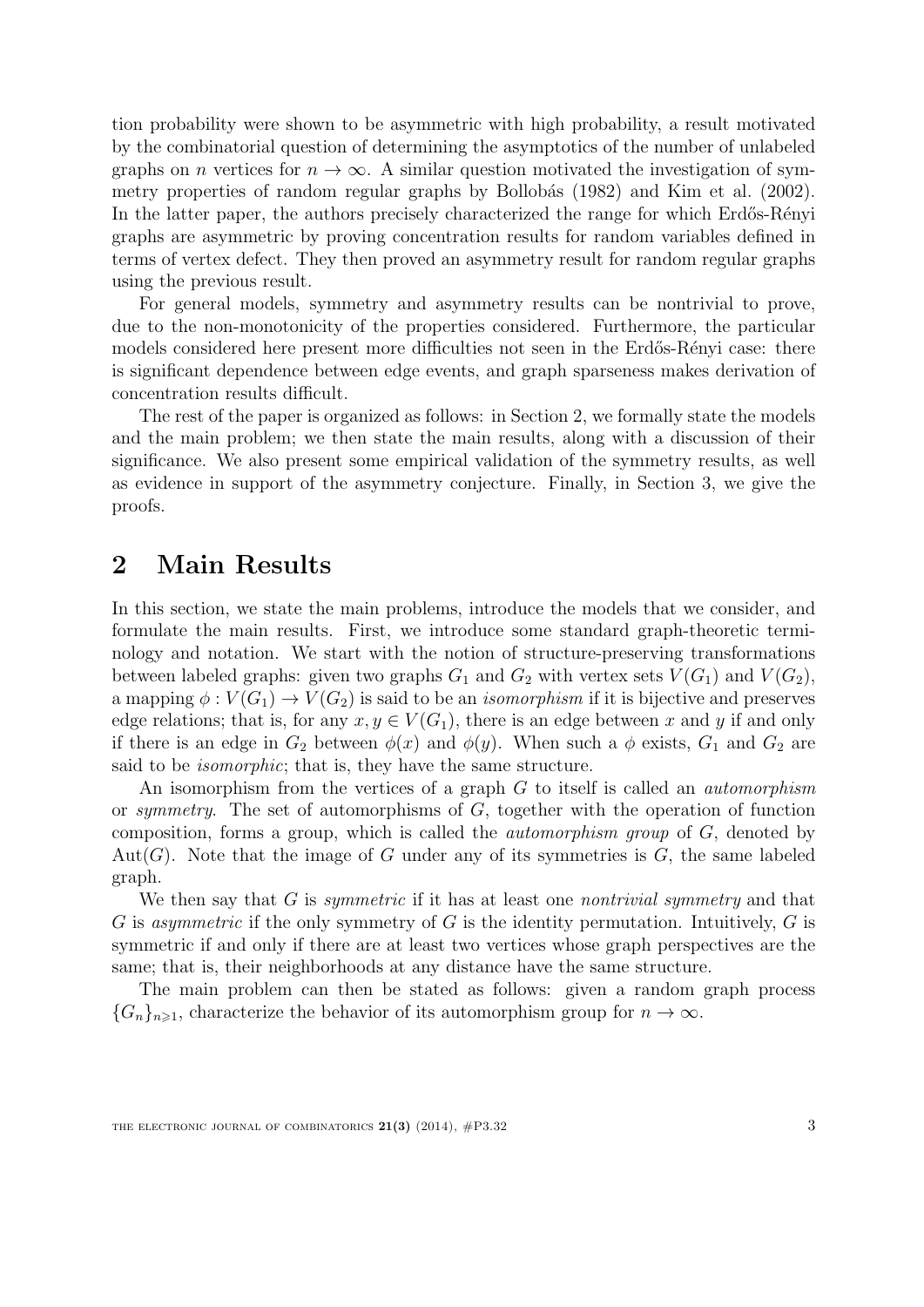#### 2.1 Definitions of Models

In what follows, vertices of an *n*-vertex graph are the elements of the set  $[n] := \{1, \ldots, n\}$ . A preferential attachment model is a dynamic model of network growth in which new vertices, when they choose vertices already in the graph as neighbors, have a preference for a given vertex that is proportional to its current degree, see Albert and Barabási [\(2002\)](#page-22-0). Thus, nodes with high degree tend to be preferred for new connections. The following definition formalizes this. (A slightly different formalization of the Barabási–Albert model is given by Bollobás and Riordan  $(2004)$ .)

**Definition 1** (Preferential attachment model). A preferential attachment graph  $\mathcal{P}(n,m)$ on n vertices, with parameter m, is constructed as follows: at time  $t = 1$ , a single vertex with name 1 and attractiveness  $\text{att}_1(1) = 0$  is added. For each time  $1 < t \leq n$ , a vertex with name t is added, and m vertices  $c_{t1}, \ldots, c_{tm}$  in  $[t-1]$  are chosen with replacement such that

$$
\Pr[c_{tj} = v] = \frac{\text{att}_v(t-1)}{\sum_{w=1}^{t-1} \text{att}_w(t-1)} = \frac{\text{att}_v(t-1)}{2m(t-2)}.
$$

(Here we adopt the convention that  $0/0 = 1$ .) An edge between t and v is added if and only if  $c_{ti} = v$  for some i. For each  $v \in [t-1]$ , we set  $\text{att}_v(t) = \text{att}_v(t-1) + |\{j|c_{ti} = v\}|$ . Finally, we set  $\text{att}_t(t) = m$ .

Another way to express this is to first construct a growing multigraph, where we at each step add one new vertex and  $m$  edges from it, with the other endpoints chosen at random with replacement as above; then  $\text{att}_v(t)$  equals the degree of v at time t. We then reduce any set of multiple edges to a single edge to obtain the simple graph  $\mathcal{P}(n, m)$ .

We will also consider a variation, which we call the *uniform attachment* model, with the only change being that vertex choices are now equiprobable; that is, we now fix att<sub>v</sub> $(t - 1) = 1$  for all t and  $v \in [t - 1]$ . (For  $m = 1$  this yields the well-known *random* recursive tree (see [Smythe and Mahmoud](#page-23-6) [\(1995\)](#page-23-6)).) The rationale for studying this simpler model is that solving our symmetry problems poses many of the same challenges for both models: both, for example, generate sparse graphs, which seems to rule out an approach to proving asymmetry based on defect (discussed below); furthermore, in both models, in considering a neighborhood of a vertex, one must distinguish between incoming and outgoing vertices, which complicates other possible approaches to asymmetry proofs. On the other hand, the uniform attachment model is advantageous, in that we need not deal with the dependence resulting from the preferential attachment mechanism.

We also study another practical variant of the attachment model called the sliding window model that we define next.

Definition 2 (Sliding window model). The sliding window model with random window size works as follows: at time 1, vertex 1 is added. At time  $t > 1$ , vertex t is added, and a window size  $W_t$ , taking values in  $\{2, \ldots, t-1\}$ , is chosen according to the distribution function  $F_t$ , independent of anything else. Then, m vertices are chosen with replacement from the set  $[t - W_t, t - 1]$  (which we call the window of vertex t), with the distribution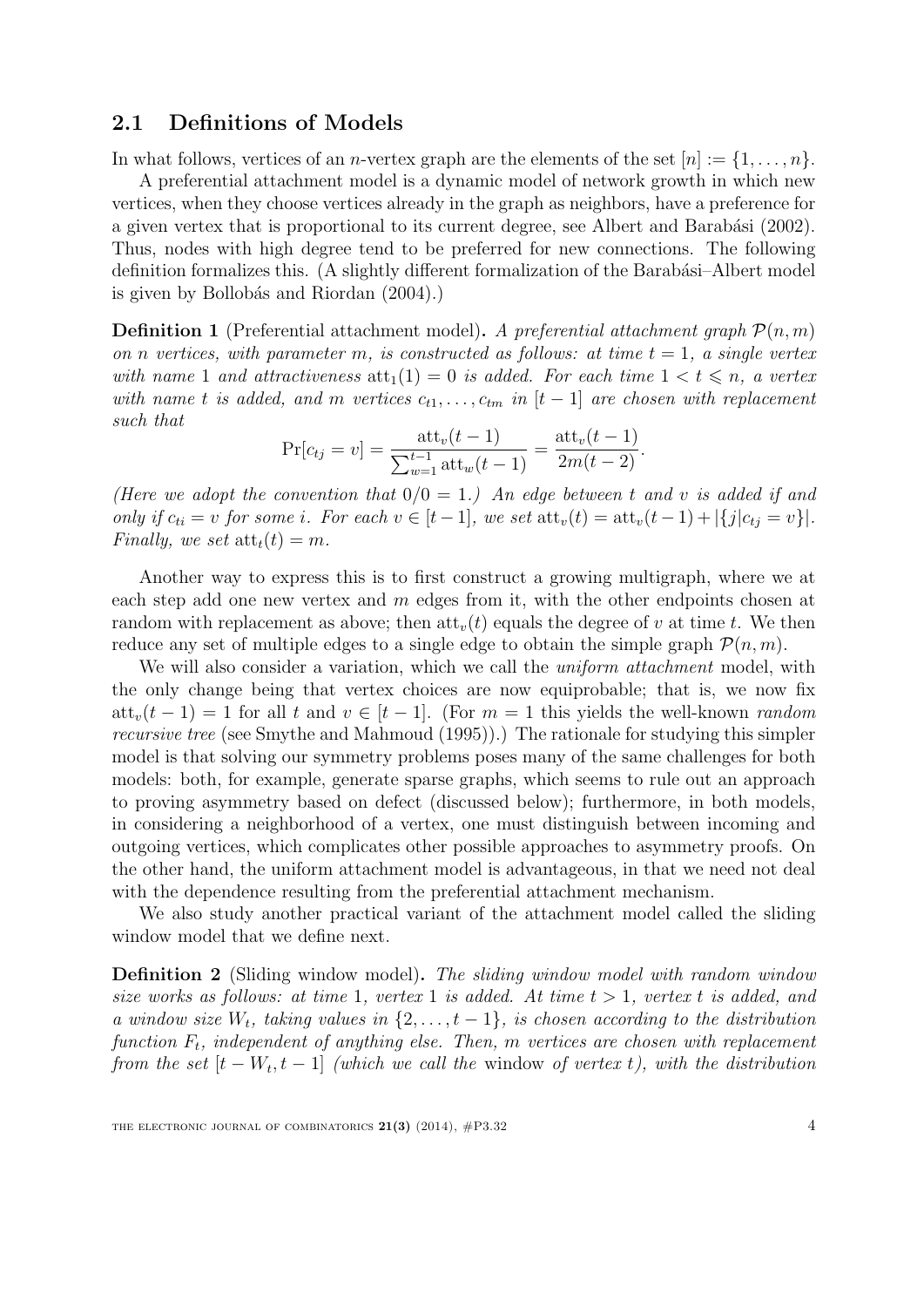of each choice  $c_{tj}$  determined by the ratio of the attractiveness of any node in the window to the total attractiveness of the window. That is,

$$
\Pr[c_{tj} = v | W_t = w] = \frac{\text{att}_v(t-1)}{\sum_{k=t-w}^{t-1} \text{att}_k(t-1)}.
$$

Here,  $\text{att}_v(x)$  denotes the attractiveness of vertex v at time x. In the preferential attachment sliding window model,  $\text{att}_v(x)$  is given by

$$
att_v(x) = m + \sum_{k=1}^{x-1} \sum_{j=1}^{m} [c_{kj} = v].
$$

In the uniform attachment version,  $\text{att}_v(x) = 1$ .

#### 2.2 Statement of Results

The first result characterizes the expected vertex defect for the uniform attachment model. Vertex, permutation, and graph defect were introduced by [Kim et al.](#page-23-4) [\(2002\)](#page-23-4) in order to prove asymmetry for Erd˝os-R´enyi graphs. The definitions are as follows.

**Definition 3** (Defect). Fix a graph G on n vertices. Given a permutation  $\pi \in S_n$  and  $u \in [n]$ , we define the defect of u with respect to  $\pi$  to be

$$
D_{\pi}(u) = |N(\pi(u)) \triangle \pi(N(u))|,
$$

where  $N(x)$  denotes the set of neighbors of vertex x, and  $\Delta$  denotes the symmetric difference of two sets. We define the defect of  $\pi$  to be

$$
D_{\pi}(G) = \max_{u \in [n]} D_{\pi}(u).
$$

Finally, we define the defect of G to be

$$
D(G) = \min_{\pi \neq \text{ID}} D(\pi).
$$

Some simple consequences of these definitions are as follows: for a graph  $G$  on  $n$ vertices and a permutation  $\pi \in [n]$ ,  $\pi$  is an automorphism of G if and only if  $D_{\pi}(G) = 0$ , which is equivalent to non-existence of a vertex  $u \in [n]$  such that  $D_{\pi}(u) \neq 0$ ; G has nontrivial symmetries if and only if  $D(G) = 0$ . Thus, vertex defect measures the extent to which a given vertex's neighborhood structure breaks the symmetry of  $\pi$ , permutation defect measures the number of edges adjacent to any particular vertex that need to be modified in order to make  $\pi$  a symmetry of G, and graph defect measures the number of edges adjacent to any vertex that need to be modified in order to introduce a nontrivial symmetry into G.

For a nontrivial permutation  $\pi \in S_n$  and any  $u \in [n]$ , define  $\omega(\pi, u) = \min\{u, \pi(u)\}.$ We also define  $\omega(\pi)$  to be the minimum vertex not fixed by  $\pi$  (where we say that  $\pi$  fixes a vertex w if  $\pi(w) = w$ .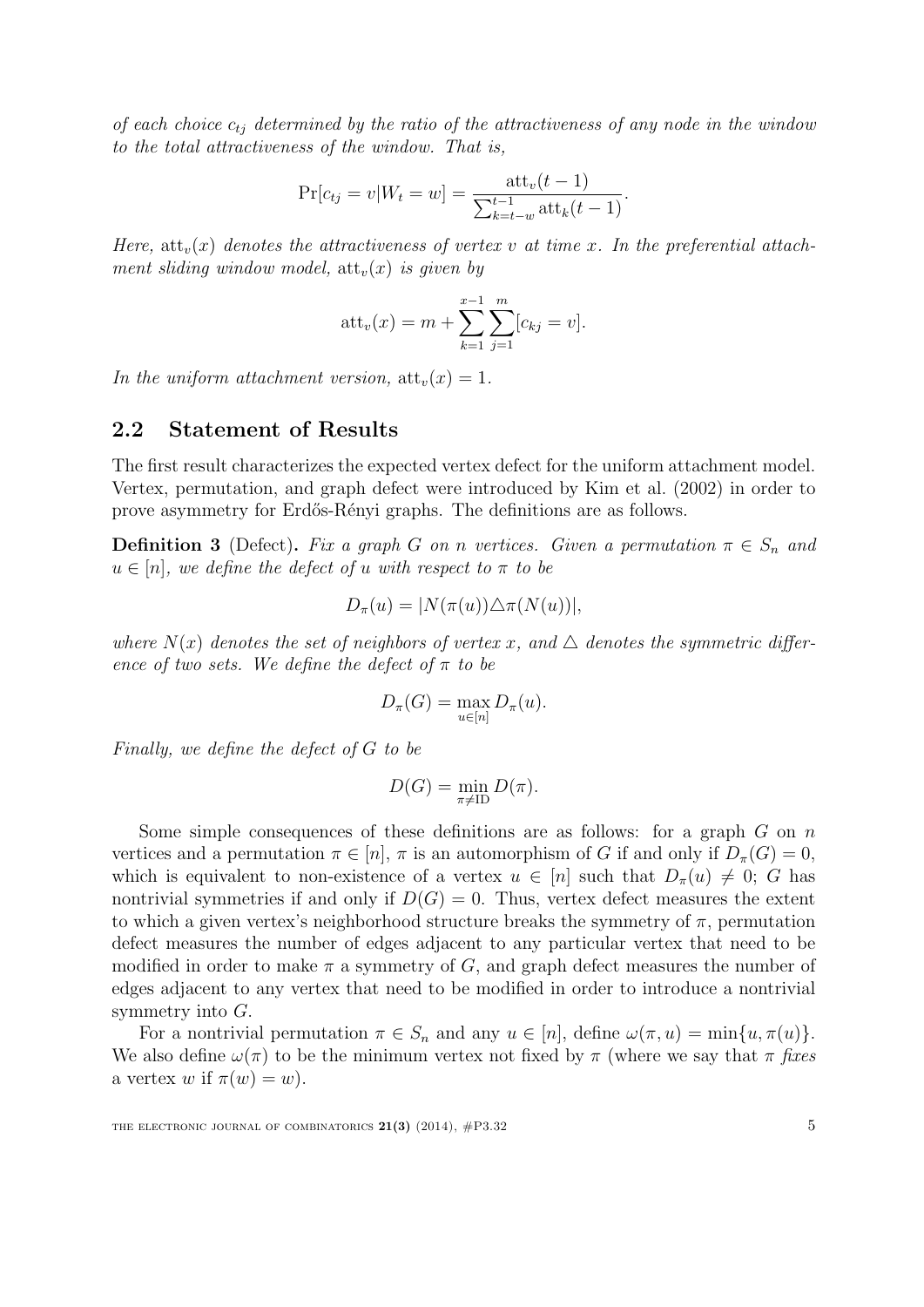

<span id="page-5-1"></span>Figure 1: The shapes on which we focus for the proof of Theorem [3.](#page-6-0)

<span id="page-5-2"></span>**Theorem 1** (Expected defect for a vertex). Fix  $m \in \mathbb{N}$  in the uniform attachment model. For any n sufficiently large,  $\pi \neq \text{ID}, \pi \in S_n$ , and  $u \in [n]$  not fixed by  $\pi$ ,

$$
\log\left(\frac{n}{\max\{\omega(\pi, u) + 2, (2m + 2)\}}\right) \leq \mathbb{E}[D_{\pi}(u)] \leq 1 + 4m\left(2 + \log\left(\frac{n}{\omega(\pi, u)}\right)\right).
$$

This theorem is significant for two reasons: it plays a central role in the proof of Theorem [2,](#page-5-0) and it gives an indication that an approach to an asymmetry proof via defects, as used in the setting of Erdős-Rényi graphs (see [Kim et al.](#page-23-4) [\(2002\)](#page-23-4)), may not be fruitful. A key difference between the Erdős-Rényi model and the uniform and preferential attachment ones is that the expected defect in the former is  $\Theta(np(1-p))$  for  $p, 1-p \gg \frac{\log n}{n}$ , which is essential for the proof technique used for that model to work.

The previous theorem can be used to derive a *weak asymmetry* result for the uniform attachment model as follows: for a given sequence of permutations  $\pi_n \neq \text{ID}$ , to show that  $\pi_n \notin \text{Aut}(G_n)$  with high probability, it is sufficient to exhibit a sequence of vertices  $u_n$ such that  $\lim_{n\to\infty} \Pr[D_{\pi_n}(u_n) = 0] = 1$ . In particular, we can choose  $u_n = \omega(\pi_n)$ , the minimum non-fixed vertex of  $\pi_n$ . We prove the following result.

<span id="page-5-0"></span>**Theorem 2** (Probability of vertex defect being 0). Fix  $m \ge 1$  and consider a sequence of graphs in the uniform attachment model  $G_n \sim \mathcal{U}(n,m)$ . Let  $\{\pi_n\}_{n=1}^{\infty}, \pi_n \in S_n - \{\text{ID}\},$ and, for each n, let  $u_n = \omega(\pi_n)$ . Then

$$
\Pr[D_{\pi_n}(u_n) = 0] \xrightarrow{n \to \infty} 0,
$$

so that the asymptotic probability that  $\pi_n \in \text{Aut}(G_n)$  is 0.

We remark that we call this a weak asymmetry result because it is a statement about which permutations are *not* in the automorphism group of  $G_n$ : any given sequence of permutations (or small sets of permutations) is asymptotically not likely to be in the automorphism group of a growing uniform attachment graph. Thus, this result has the flavor of an asymmetry result.

Observe that Theorem [2](#page-5-0) does not prove asymmetry of a uniform attachment model. For this we would need to prove that the *graph defect*  $D(G) > 0$  whp. However, we are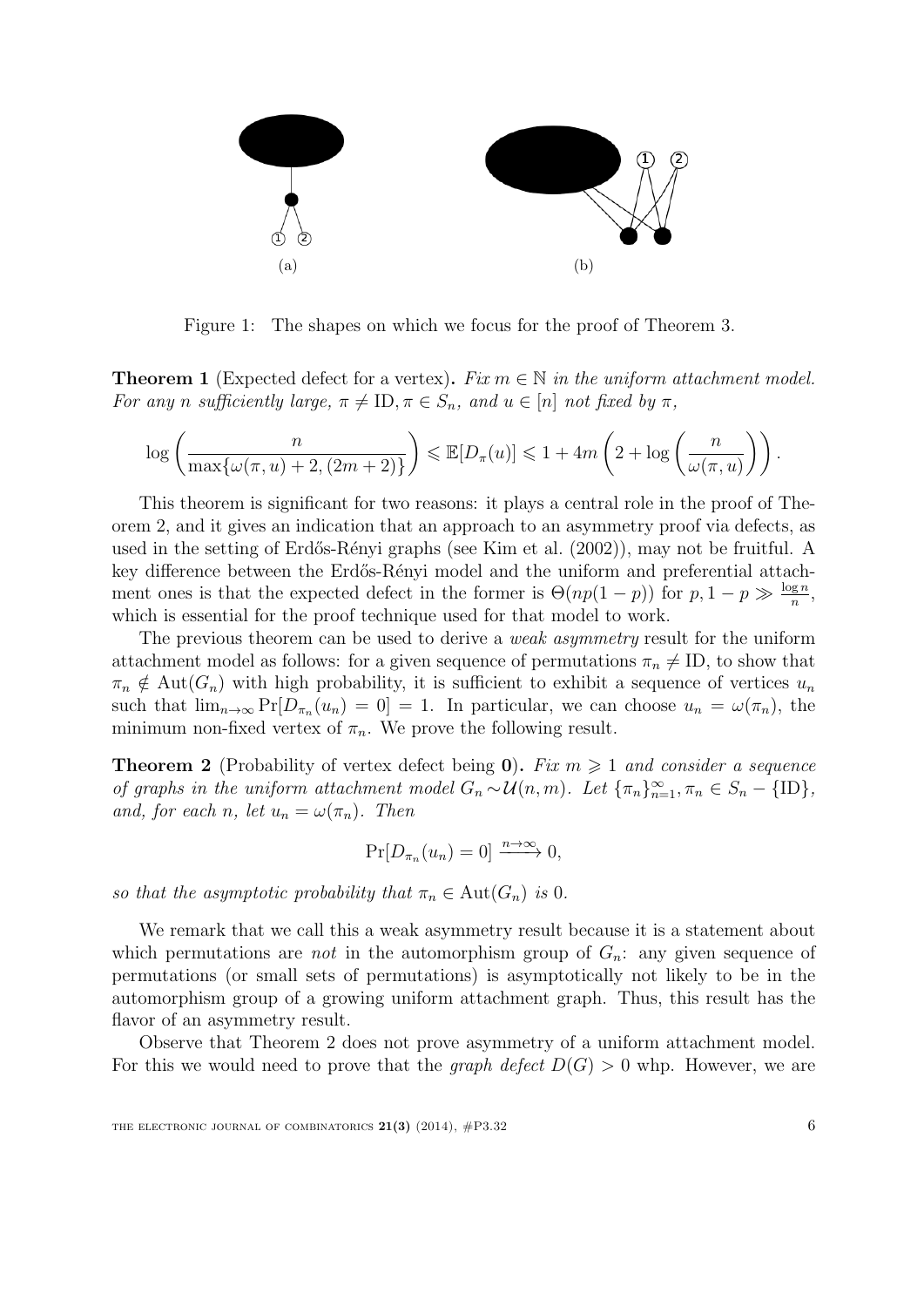able to make some statements about symmetry/asymmetry of this model. We discuss it next.

In the case  $m = 1$ , both the uniform and preferential attachment process yield trees. In such trees, we count the number of vertices that are parents of precisely two nodes, both leaves (which some authors have called a *cherry*), as illustrated in Figure [1\(](#page-5-1)a). The two children may be swapped, thereby forming a symmetry. We find, via a Pólya urn approach, that the number of cherries is positive with high probability, which gives symmetry with high probability in both models. Furthermore, as a result of the methods that we apply, we are able to compute the asymptotic fraction of simple cherries, which turns out to be approximately  $4/105$  and  $1/24$  in the preferential and uniform cases, respectively (see Section [3.3\)](#page-15-0).

The case  $m = 2$  is midway between the high-probability symmetry of the  $m = 1$  case and the conjectured asymmetry of the  $m \geqslant 3$  case. Examining the asymptotic probability of two vertices making the same choices and being unchosen by subsequent vertices yields the following results as shown in Figure [1\(](#page-5-1)b).

<span id="page-6-0"></span>**Theorem 3** (Symmetry results for  $m = 1, 2$ ). Fix  $m = 1, 2$ , and let  $G_n \sim \mathcal{U}(n, m)$  or  $G_n \sim \mathcal{P}(n,m)$ . Then there exists a constant  $C > 0$  such that, for n sufficiently large,

$$
\Pr[|\text{Aut}(G_n)| > 1] > C.
$$

In the result for  $m = 1$ , for both models, we can strengthen the statement to symmetry with high probability (that is, the statement is true for all  $C < 1$ ).

We conjecture that for  $m = 2$ , in both models,  $Pr[|Aut(G_n)| > 1]$  converges to a constant strictly less than 1.

The result for  $m = 2$  is particularly interesting in light of the fact that empirical investigations of the symmetries of  $\mathcal{U}(n, 2)$  graphs with insufficiently many samples (cf. Figure [2\)](#page-7-0) may lead to the incorrect conclusion that there is asymmetry with high probability in this case.

For fixed  $m \geqslant 3$ , we propose the following conjecture.

Conjecture 1 (Asymmetry conjecture). Fix  $m \geq 3$  and let either  $G_n \sim \mathcal{U}(n,m)$  or  $G_n \sim \mathcal{P}(n,m)$ . Then

$$
\Pr[|\text{Aut}(G_n)| > 1] \xrightarrow{n \to \infty} 0.
$$

That is, graphs drawn according to the specified distributions are asymmetric with high probability.

Empirical evidence in support of this conjecture abounds. For instance, [MacArthur](#page-23-7) [and Anderson](#page-23-7)  $(2006)$  give plots of number of automorphisms as n increases for sampled graphs, which show initial increase and then swift decay to 1. We contribute defect-based evidence here.

Figure [2](#page-7-0) shows growth of a graph defect estimate as  $n$ , the number of vertices of the sampled graphs, grows large, for a few values of  $m$ . As only a small subset of permutations could be sampled due to time and space constraints, the pictured defect estimates only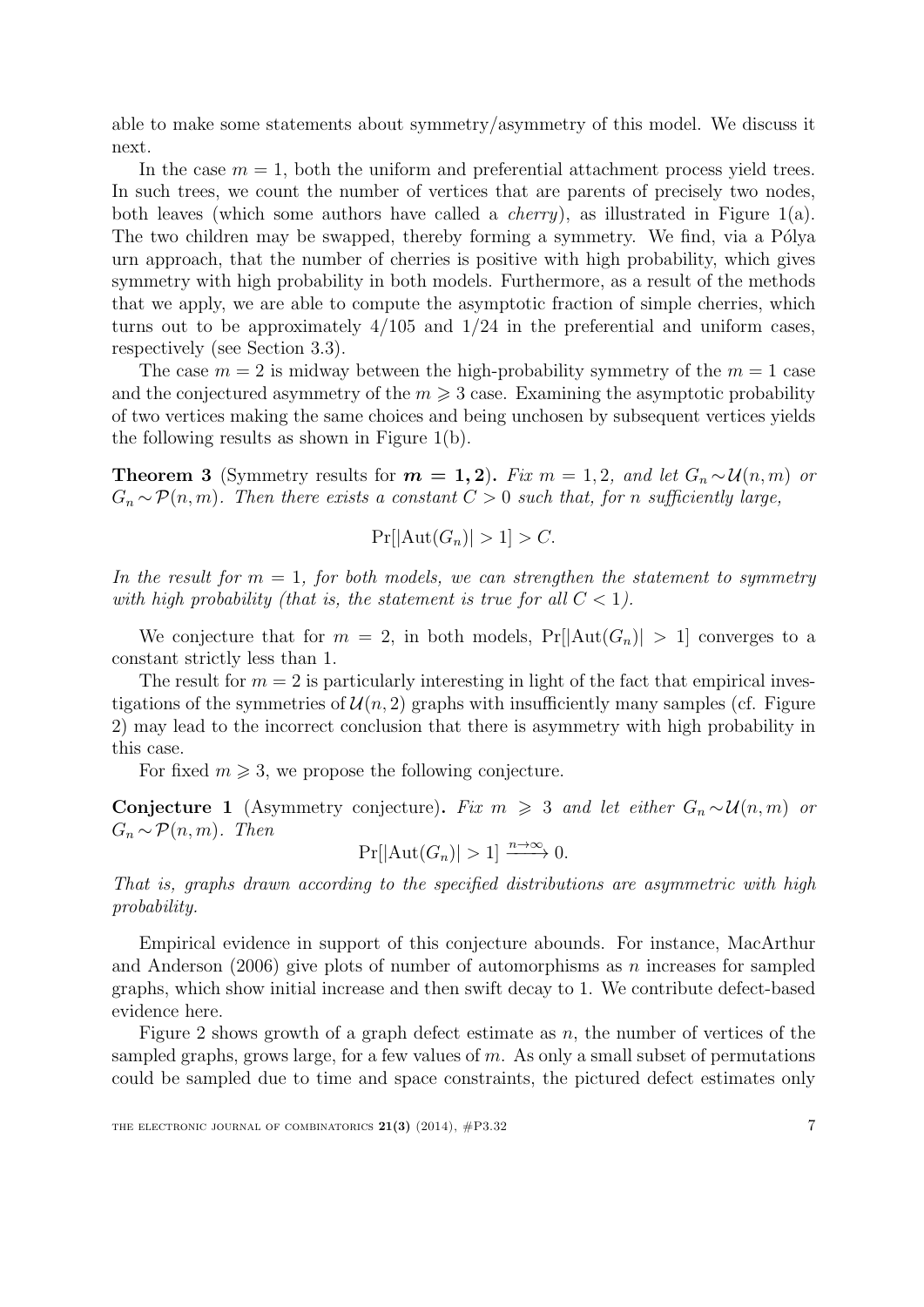Numerical defect vs graph size for the Uniform Attachment model



<span id="page-7-0"></span>Figure 2: Plots showing minimum/maximum vertex defects for certain classes of permutations.

give upper bounds on the true defects. For  $m = 1$ , the estimate quickly drops to 0, due to the presence of automorphisms that are swaps of two vertices, as the proof of Theorem [3](#page-6-0) indicates. For  $m = 2$ , the estimate grows away from 0, but this does not give a complete picture of the situation in this case: it fails to capture the phenomenon of symmetry with asymptotically nonzero (but quite small) probability predicted by Theorem [3.](#page-6-0) For  $m \geqslant 3$ , the graph defect exhibits logarithmic growth, which is in keeping with the statement of Theorem [1.](#page-5-2) Furthermore, since the defect grows away from 0, the evidence is in keeping with the asymmetry conjecture (though the small permutation sample size prevents us from claiming it as strong evidence of the conjecture).

We also give some weak supporting evidence in the form of a theorem about probability of automorphism group membership for sequences of permutations, that of Theorem [2.](#page-5-0)

Finally, we discuss the sliding window model, that could naturally capture the behavior of dynamic networks in which new nodes are very unlikely to attach to old ones, but whose attachment policy is otherwise quite general. (For example, one may think of a social network whose nodes are people admitted to a university and whose edges represent friendships formed after admission, and then, except with small probability, nodes will choose neighbors in a window of bounded size.) The next result deals with symmetry in the sliding window model. If windows are restricted to be of expected length less than a constant bound, then considering the event that nodes  $n-1$  and n form a cherry shows that symmetry results with nonzero probability.

<span id="page-7-1"></span>**Theorem 4** (Symmetry results for sliding window model). In the sliding window model with random window size, for any m, if there exists a constant w such that  $\mathbb{E}[W_i] \leq w$  for all i, then the probability of symmetry is asymptotically positive. If there exists w such that, for all i,  $W_i \leq w$  with probability 1, then a graph drawn according to this distribution is symmetric with high probability.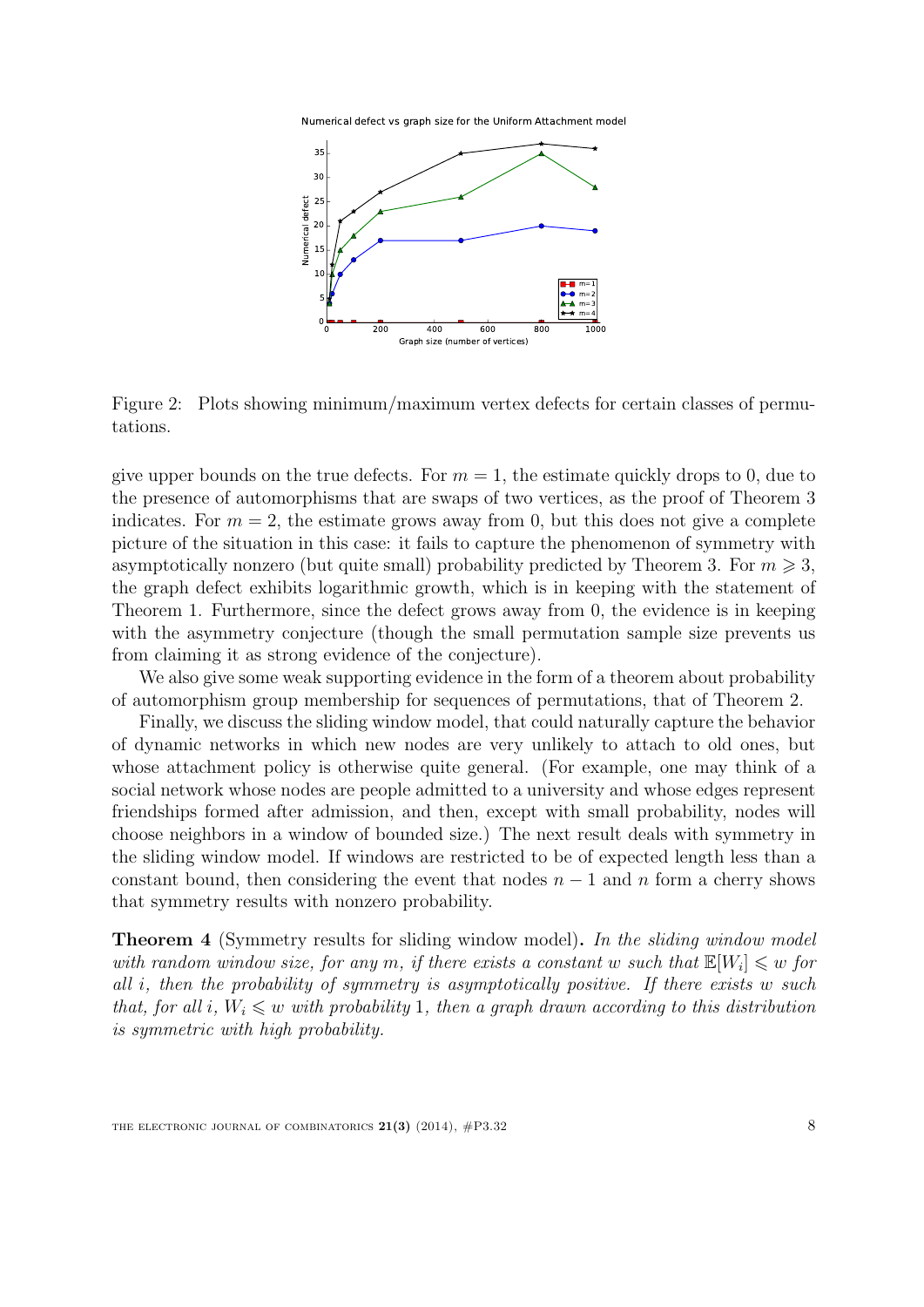## <span id="page-8-0"></span>3 Proofs

In this section, we fix some useful notation, then give proofs of the theorems. Given two vertices u and v, we write  $E[u, v]$  for the event that there is an (undirected) edge between u and v. For vertex  $u \in [n]$  and permutation  $\pi$ , we can write the defect  $D_{\pi}(u)$  as:

$$
D_{\pi}(u) = \sum_{v=1}^{n} B_{u,\pi}(v),
$$

where we define  $B_{u,\pi}(v)$  to be 1 if  $v \in N(\pi(u)) \triangle \pi(N(u))$  and 0 otherwise. We can express each such indicator in terms of edge events:

$$
B_{u,\pi}(v) = (E[v,\pi(u)] \cap \neg E[\pi^{-1}(v),u]) \cup (\neg E[v,\pi(u)] \cap E[\pi^{-1}(v),u]).
$$

Note that the two conjunctions are disjoint.

## 3.1 Proof of Theorem [1](#page-5-2)

We now assume uniform attachment model. First, we state some useful lemmas about probabilities of edge events. We omit the simple proofs.

<span id="page-8-5"></span>**Lemma 1.** For all  $i, q, j, r$  such that  $i < j$  and  $q < r$ , if  $j < r$ , then  $Pr[E[i, j]] >$  $Pr[E[q, r]].$ 

<span id="page-8-2"></span>**Lemma 2.** For all  $i < j$ ,

$$
\frac{1}{j} \leqslant \Pr[E[i,j]] \leqslant \frac{2m}{j}.
$$

<span id="page-8-1"></span>**Lemma 3.** For all  $i, q, j, r$  such that  $i < j, q < r, r \geq 2m + 1$ , and either  $i \neq q$  or  $j \neq r$ ,

 $\Pr[E[i, j] \cap \neg E[q, r]] \geqslant \Pr[E[i, j] \cap E[q, r]].$ 

<span id="page-8-4"></span>**Lemma 4.** For all  $x \ge 1$ ,  $\sum_{i=1}^{x} Pr[E[i, x]] \le 2m$ .

<span id="page-8-3"></span>**Lemma 5** (Harmonic Sum Log Sandwich). For all n and  $j \in \mathbb{Z}$  such that  $1 \leq j \leq n$ ,

$$
\log \frac{n}{j} \leqslant \sum_{i=j}^{n} \frac{1}{i} \leqslant \frac{1}{j} + \log \frac{n}{j}.
$$

Now we move on to the proof of the main result. Throughout, we assume that  $u <$  $\pi(u)$ ; the case  $u > \pi(u)$  follows from this by noting that  $D_{\pi^{-1}}(\pi(u)) = D_{\pi}(u)$ . First, we derive the lower bound. We start by lower bounding the probability of event  $B_{u,\pi}(i)$  by the probability of an edge. For any vertex i such that  $\pi^{-1}(i) \geq 2m + 1$  and  $i \neq u, \pi(u)$ (so all but a constant number of them), we have

$$
Pr[B_{u,\pi}(i)] = Pr[E[i,\pi(u)] \cap \neg E[\pi^{-1}(i),u]] + Pr[\neg E[i,\pi(u)] \cap E[\pi^{-1}(i),u]]
$$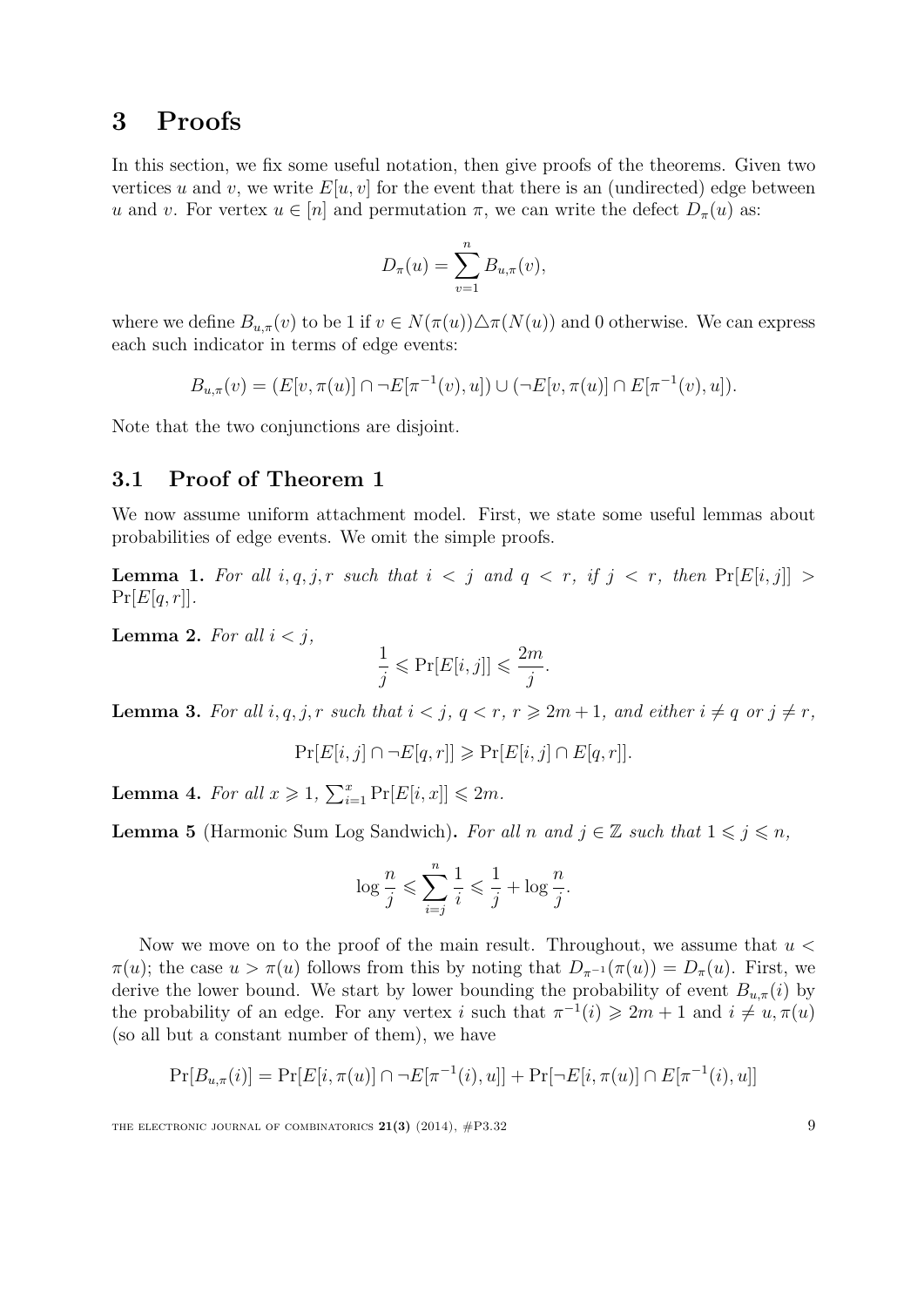$$
\overset{(a)}{\geq} \Pr[E[i, \pi(u)] \cap E[\pi^{-1}(i), u]] + \Pr[E[\pi^{-1}(i), u] \cap \neg E[i, \pi(u)]]
$$
  
= 
$$
\Pr[E[\pi^{-1}(i), u]].
$$

Here, (a) is a result of Lemma [3](#page-8-1) since  $\max\{\pi^{-1}(i), u\} \geq 2m + 1$ . Hence,

$$
\sum_{i=1}^{n} \Pr[B_{u,\pi}(i)] \geqslant \sum_{\substack{\pi^{-1}(i) = \max\{u+1,(2m+1)\} \\ \text{if } u \neq \pi^{-1}(i) = \max\{u+1,(2m+1)\}}} \Pr[B_{u,\pi}(i)]
$$
\n
$$
\sum_{\substack{\pi^{-1}(u) \neq \pi^{-1}(i) = \max\{u+1,(2m+1)\} \\ \text{if } u \neq \pi^{-1}(i) = \max\{u+1,(2m+1)\}}} \Pr[E[\pi^{-1}(i), u]]
$$
\n
$$
\sum_{\substack{\pi^{-1}(u) \neq \pi^{-1}(i) = \max\{u+1,(2m+1)\} \\ \text{if } u \neq \pi^{-1}(i) = \max\{u+1,(2m+1)\}}} \frac{1}{\pi^{-1}(i)}
$$
\n
$$
\sum_{\substack{\pi \text{ is odd}}}^{\infty} \log \left( \frac{n}{\max\{u+2,(2m+2)\}} \right) = \log \left( \frac{n}{\max\{\omega(\pi, u) + 2, 2m + 2\}} \right),
$$

where (a) is a consequence of the previous inequality, (b) is an invocation of Lemma [2,](#page-8-2) and (c) is a result of Lemma [5](#page-8-3) and the observation that, if  $\pi^{-1}(u) \ge \max\{u+1, 2m+1\}$ , then its contribution to the sum is  $\frac{1}{\pi^{-1}(u)} \leq \frac{1}{\max\{u+1\}}$  $\frac{1}{\max\{u+1,2m+1\}}$ . This completes the proof of the lower bound.

Now we prove the upper bound. We start by upper bounding the probability of  $B_{u,\pi}(i)$ :

$$
\Pr[B_{u,\pi}(i)] = \Pr[E[i,\pi(u)] \cap \neg E[\pi^{-1}(i),u]] + \Pr[\neg E[i,\pi(u)] \cap E[\pi^{-1}(i),u]]
$$
  
\n
$$
\leq \Pr[E[i,\pi(u)]] + \Pr[E[\pi^{-1}(i),u]],
$$

where (a) is a consequence of two applications of monotonicity of probabilities. Hence

$$
\sum_{i=1}^{n} \Pr[B_{u,\pi}(i)] \leqslant \sum_{i=1}^{n} \Pr[E[i,\pi(u)]] + \sum_{\pi^{-1}(i)=1}^{n} \Pr[E[\pi^{-1}(i),u]]
$$
\n
$$
\leqslant 1 + 2 \sum_{\pi^{-1}(i)=1}^{n} \Pr[E[\pi^{-1}(i),u]]
$$
\n
$$
\leqslant 1 + 2 \sum_{\pi^{-1}(i)=1}^{u} \Pr[E[\pi^{-1}(i),u]] + 2 \sum_{\pi^{-1}(i)=u}^{n} \Pr[E[\pi^{-1}(i),u]]
$$
\n
$$
\leqslant 1 + 4m + 2 \sum_{\pi^{-1}(i)=u}^{n} \Pr[E[\pi^{-1}(i),u]],
$$

where (a) follows from the previous inequality and (c) from Lemma [4.](#page-8-4) The justification for (b) is slightly more complicated than for the other two steps: it follows from the fact that

$$
\Pr[E[i, \pi(u)]] \leqslant \Pr[E[i, u]], \quad i \neq u,
$$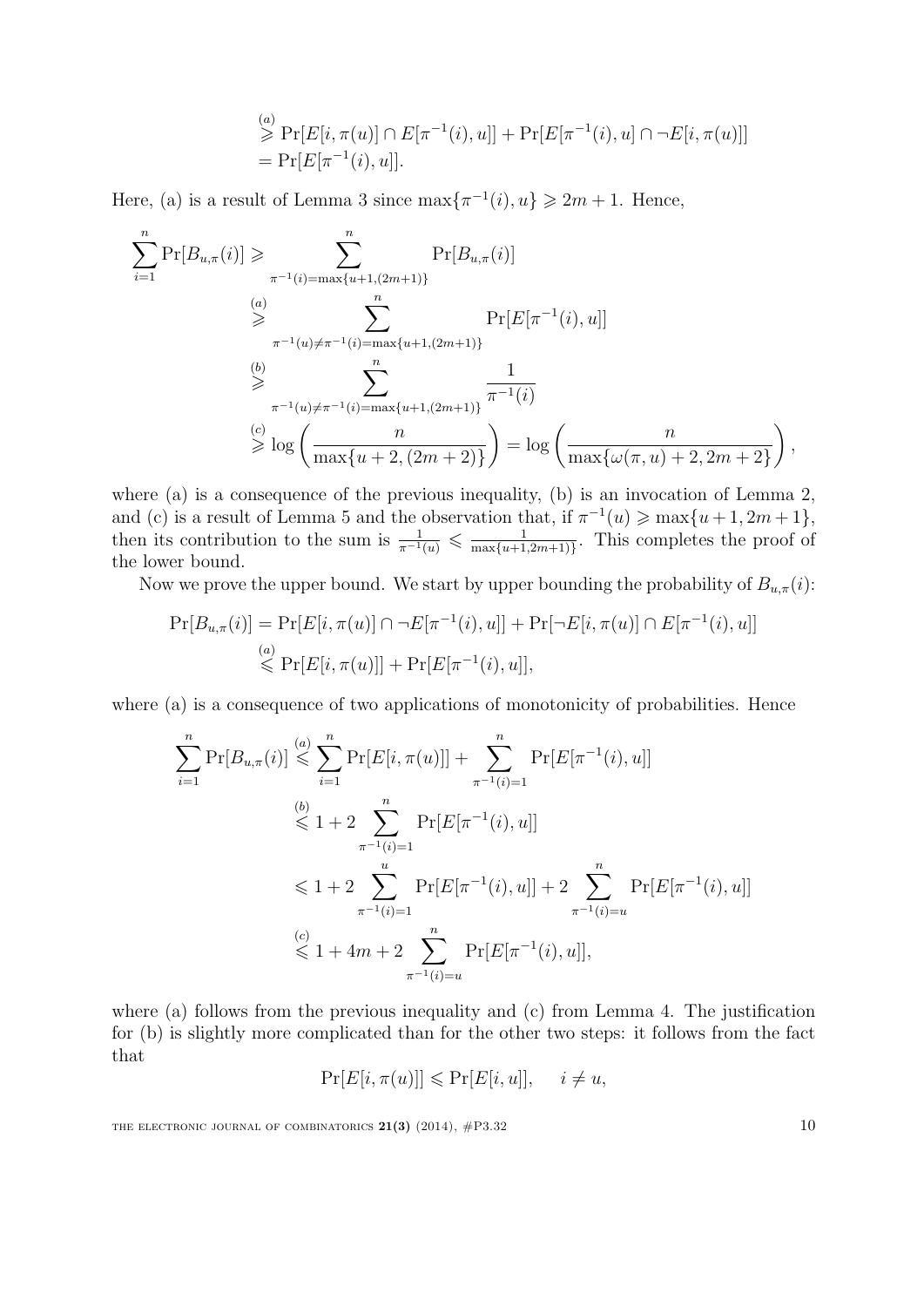which can be seen as follows: for  $u \neq i < \pi(u)$ , it follows from Lemma [1.](#page-8-5) If  $i = \pi(u)$ , then the left-hand side is 0, so the inequality holds. Finally, if  $i > \pi(u) > u$ , then the two probabilities are equal, due to the uniformity of the attachment process. For the case  $i = u$ , the inequality fails, and we instead upper bound that term by 1.

Thus, we can upper bound some more:

$$
\sum_{\pi^{-1}(i)=u}^{n} \Pr[E[\pi^{-1}(i),u]] \stackrel{(a)}{\leq} 2m \sum_{\pi^{-1}(i)=u}^{n} \frac{1}{\pi^{-1}(i)} \stackrel{(b)}{\leq} 2m \left(1 + \log \frac{n}{u}\right),
$$

where (a) follows from Lemma [2](#page-8-2) and (b) from Lemma [5.](#page-8-3) This completes the proof.

## 3.2 Proof of Theorem [2](#page-5-0)

We will start by splitting into three cases:  $u_n = O(1)$ ,  $u_n \to \infty$ , or neither is true (that is,  $\limsup u_n = \infty$  and  $\liminf u_n = O(1)$ ). The first we will handle using the second moment method. For the second, we use various upper bounds. The third can be handled by splitting the sequence into two subsequences, each of which can be handled via the previous two arguments.

## 3.2.1  $u_n = O(1)$

In the case where  $u_n = O(1)$  $u_n = O(1)$  $u_n = O(1)$ , applying Theorem 1 shows that  $\mathbb{E}[D_{\pi_n}(u_n)] = \Theta(\log n)$ , so that it grows to infinity. Thus, we will use the second moment method to show that  $Pr[D_{\pi_n}(u_n) = 0] \to 0$ . We start with

$$
\Pr[D_{\pi_n}(u_n) = 0] \leqslant \frac{\text{Var}[D_{\pi_n}(u_n)]}{(\mathbb{E}[D_{\pi_n}(u_n)])^2}.
$$

Recall that we can write  $D_{\pi_n}(u_n)$  as a sum of indicators, so that the numerator becomes

$$
\begin{split}\n\textbf{Var}\left[D_{\pi_n}(u_n)\right] &= \textbf{Var}\left[\sum_{j=1}^n B_{u_n,\pi_n}(j)\right] \\
&= \sum_{j=1}^n \textbf{Var}\left[B_{u_n,\pi_n}(j)\right] + 2 \sum_{1 \leq i < j \leq n} \text{Cov}[B_{u_n,\pi_n}(i), B_{u_n,\pi_n}(j)] \\
&\leqslant \sum_{j=1}^n \mathbb{E}[B_{u_n,\pi_n}(j)] + 2 \sum_{1 \leq i < j \leq n} \text{Cov}[B_{u_n,\pi_n}(i), B_{u_n,\pi_n}(j)] \\
&\leqslant \mathbb{E}[D_{\pi_n}(u_n)] + 2 \sum_{1 \leqslant i < j \leqslant n} \text{Cov}[B_{u_n,\pi_n}(i), B_{u_n,\pi_n}(j)],\n\end{split}
$$

where (a) is because the value of an indicator function is either  $0$  or  $1$ , and (b) is by linearity of expectation. We show that the sum of covariance terms is small enough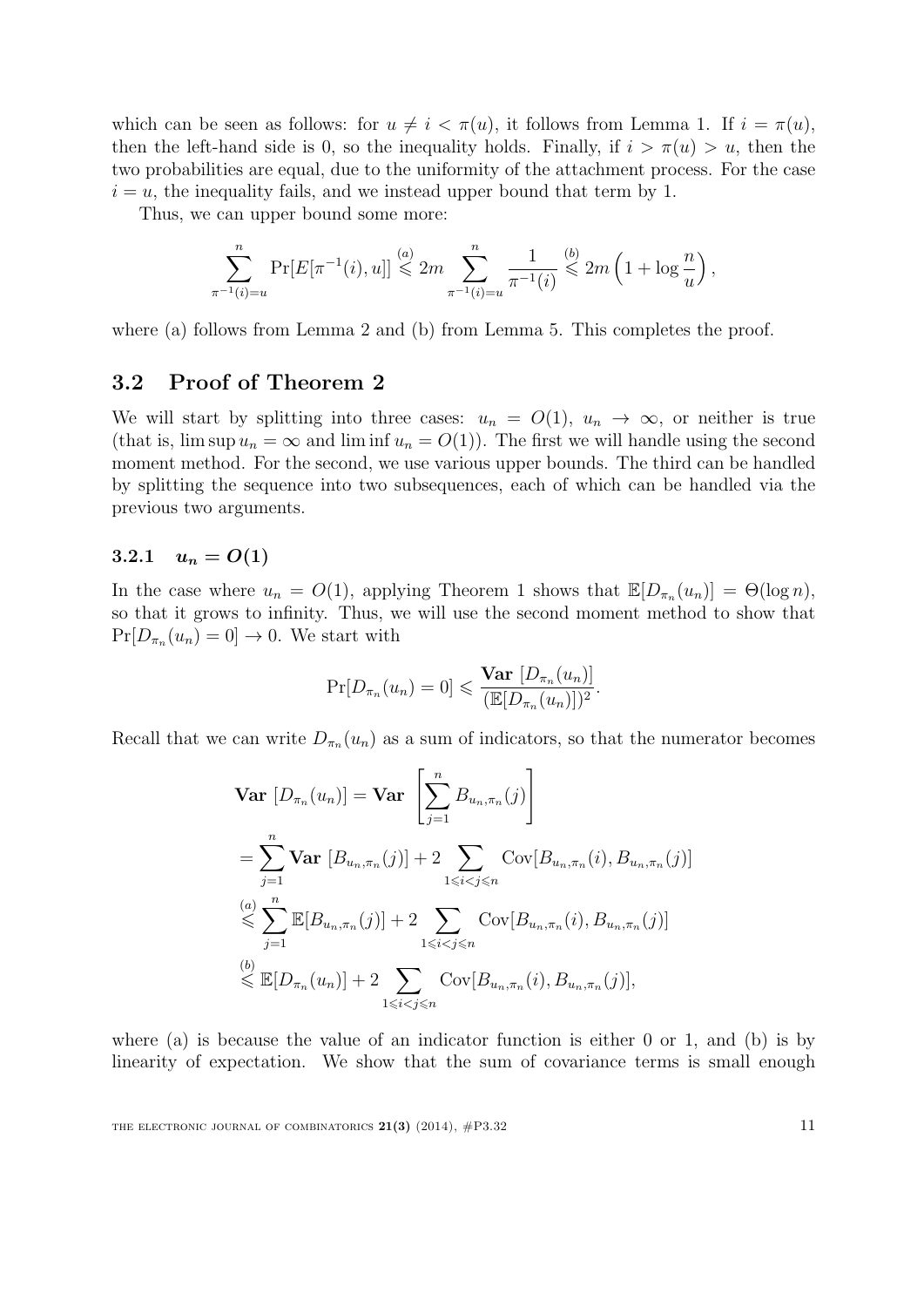leading to  $\text{Var}[D_{\pi_n}(u_n)] = O(\mathbb{E}[D_{\pi_n}(u_n)])$ . The following inequality will be useful for arbitrary  $h$  and  $k$ :

$$
Cov[B_{u_n,\pi_n}(h), B_{u_n,\pi_n}(k)] = Pr[B_{u_n,\pi_n}(h) \cap B_{u_n,\pi_n}(k)] - Pr[B_{u_n,\pi_n}(h)] Pr[B_{u_n,\pi_n}(k)] \tag{2}
$$

$$
\leqslant \Pr[B_{u_n,\pi_n}(h) \cap B_{u_n,\pi_n}(k)] \tag{2}
$$

<span id="page-11-0"></span>
$$
\leqslant \Pr[B_{u_n,\pi_n}(h)].\tag{3}
$$

First, we consider a few subsets of terms for which elementary probability inequalities suffice. After dealing with these subsets, we will be left with a subset such that the ordering of vertices involved in the relevant edge events is sufficiently constrained for us to bound the term contributions using edge independence and dependence quantification properties.

Consider the contribution of pairs  $i < j$  such that at least one of  $\pi_n^{-1}(i)$ ,  $\pi_n^{-1}(j)$  is at most  $u_n$ . It is bounded above by

$$
\sum_{\substack{\pi_n^{-1}(i)=1\\ \pi_n^{-1}(j)=1}}^{u_n} \sum_{j=1}^n \max\{ \text{Cov}[B_{u_n,\pi_n}(i), B_{u_n,\pi_n}(j)], 0 \}
$$
  
+ 
$$
\sum_{\substack{\pi_n^{-1}(j)=1\\ \pi^{-1}(i)=1}}^{u_n} \sum_{j=1}^n \max\{ \text{Cov}[B_{u_n,\pi_n}(i), B_{u_n,\pi_n}(j)], 0 \}
$$
  

$$
\leqslant \sum_{\pi^{-1}(i)=1}^{u_n} \sum_{j=1}^n \text{Pr}[B_{u_n,\pi_n}(j)] + \sum_{\pi^{-1}(j)=1}^{u_n} \sum_{i=1}^n \text{Pr}[B_{u_n,\pi_n}(i)]
$$
  
= 
$$
2 \sum_{i=1}^{u_n} \mathbb{E}[D_{\pi_n}(u_n)] = 2u_n \mathbb{E}[D_{\pi_n}(u_n)] = O(\mathbb{E}[D_{\pi_n}(u_n)]).
$$

Here, the first upper bound is by considering all possible values for  $\pi_n^{-1}(i) \leq u_n$  and  $\pi_n^{-1}(j) \leq u_n$ , respectively. For each such value, the other element of the pair may take values in a (possibly strict) subset of  $[n]$ . The upper bound results from summing over all values in  $[n]$  of the second parameter and adding only non-negative terms. The second upper bound is an application of [\(3\)](#page-11-0). The rest follows from linearity of expectation. In the same way, we get an analogous bound for the case where either  $\pi_n^{-1}(i)$  or  $\pi_n^{-1}(j)$  is equal to  $\pi_n(u_n)$  and for the case where  $i = u_n$ .

Now, consider the contribution of pairs  $i < j$  such that i and j are neighbors in the disjoint cycle representation of  $\pi_n$  and such that both  $\pi_n^{-1}(i)$  and  $\pi_n^{-1}(j)$  are at least  $u_n+1$ . The contribution of such terms is at most

$$
\sum_{i=1}^{n} \max \{ \text{Cov}[B_{u_n,\pi_n}(i), B_{u_n,\pi_n}(\pi_n(i))], 0 \} \leq \sum_{i=1}^{n} \Pr[B_{u_n,\pi_n}(i)] \leq \mathbb{E}[D_{\pi_n}(u_n)].
$$

We next consider the case in which at least one of  $i, j \geq \pi_n(u_n)$  and i and j are not neighbors in the disjoint cycle representation of  $\pi_n$ . When  $i = \pi_n(u_n)$ ,  $B_{u_n, \pi_n}(i) = 0$  with probability 1, so that such covariance terms are 0. The same holds for  $j = \pi_n(u_n)$ . Thus,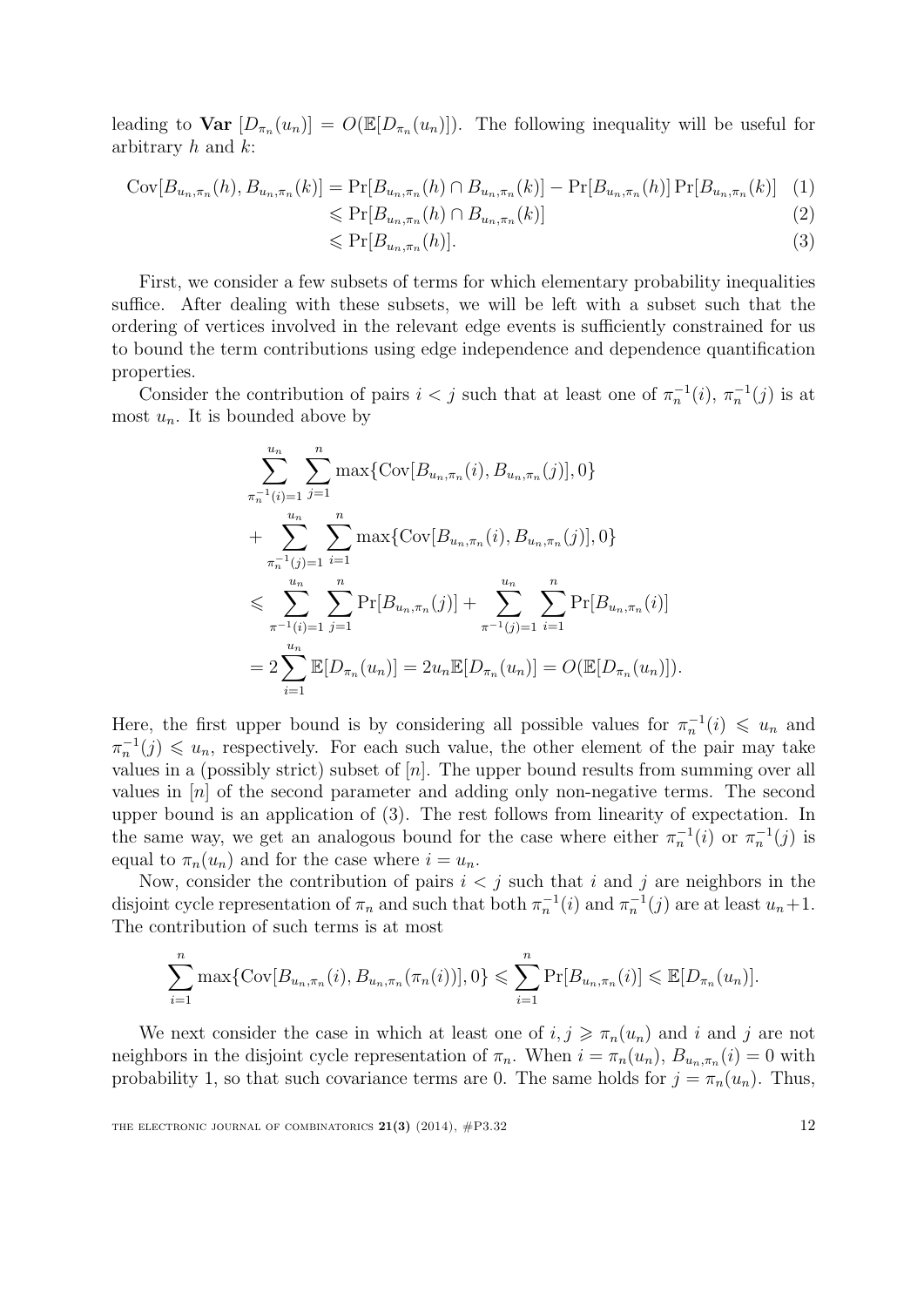we are left with the case in which at least one of  $i, j > \pi_n(u_n)$ . In this case, the covariance is 0, as a simple consequence of edge independence properties. In particular, we claim that  $B_{u_n,\pi_n}(i)$  and  $B_{u_n,\pi_n}(j)$  are independent in this situation. We have one of

<span id="page-12-0"></span>
$$
u_n < \pi_n(u_n) < i < j \tag{4}
$$

or

$$
u_n < i < \pi_n(u_n) < j. \tag{5}
$$

For simplicity, we only explain [\(4\)](#page-12-0). The other case is similar.

Both  $\pi_n^{-1}(i)$  and  $\pi_n^{-1}(j)$  are greater than  $u_n$  (this from the fact that  $u_n$  is the least non-fixed vertex, and both i and j are greater than  $u_n$ ). Thus, the variable  $B_{u_n,\pi_n}(i)$ involves only the choices at times i and  $\pi_n^{-1}(i)$ , and  $B_{u_n,\pi_n}(j)$  involves only the choices at times j and  $\pi_n^{-1}(j)$ . By the assumption that i and j aren't cycle neighbors, these two sets of choices are disjoint, so that they are independent, so that the covariance is 0, as claimed.

With the easy cases out of the way, we can focus on the contribution of pairs such that  $\pi_n^{-1}(i), \pi_n^{-1}(j) > u_n$ , i and j are not neighbors in the disjoint cycle representation of  $\pi_n$ ,  $i, j < \pi_n(u_n)$ , and  $\pi_n^{-1}(i) \neq \pi_n(u_n) \neq \pi_n^{-1}(j)$ . We proceed by expressing an arbitrary covariance term in terms of edge events.

$$
Cov[B_{u_n,\pi_n}(i), B_{u_n,\pi_n}(j)] = \Delta_{1,1}(i,j) + \Delta_{1,2}(i,j) + \Delta_{2,1}(i,j) + \Delta_{2,2}(i,j),
$$

where

$$
\Delta_{k,l}(i,j) = \Pr[F_k(i) \cap F_l(j)] - \Pr[F_k(i)] \Pr[F_l(j)],
$$

where we define

$$
F_1(x) = E[x, \pi_n(u_n)] \cap \neg E[\pi_n^{-1}(x), u_n]
$$
  

$$
F_2(x) = \neg E[x, \pi_n(u_n)] \cap E[\pi_n^{-1}(x), u_n].
$$

To write these more succinctly and to simplify a later definition, we define

$$
\rho_1(k) = \begin{cases} 0 & k = 1 \\ -1 & k = 2, \end{cases}
$$

$$
\rho_2(k) = \begin{cases} 1 & k = 1 \\ 0 & k = 2 \end{cases}.
$$

Then define  $\rho'_1(k) = -(\rho_1(k) + 1)$  and  $\rho'_2(k) = -\rho_2(k) + 1$ . With this notation, we can write each  $F_k$  as

$$
F_k(x) = E[\pi_n^{\rho_1(k)}(x), \pi_n^{\rho_2(k)}(u_n)] \cap \neg E[\pi_n^{\rho_1'(k)}(x), \pi_n^{\rho_2'(k)}(u_n)].
$$

To proceed, we need some lemmas about probabilities of conjunctions and negations of edge events. We again omit the simple proofs.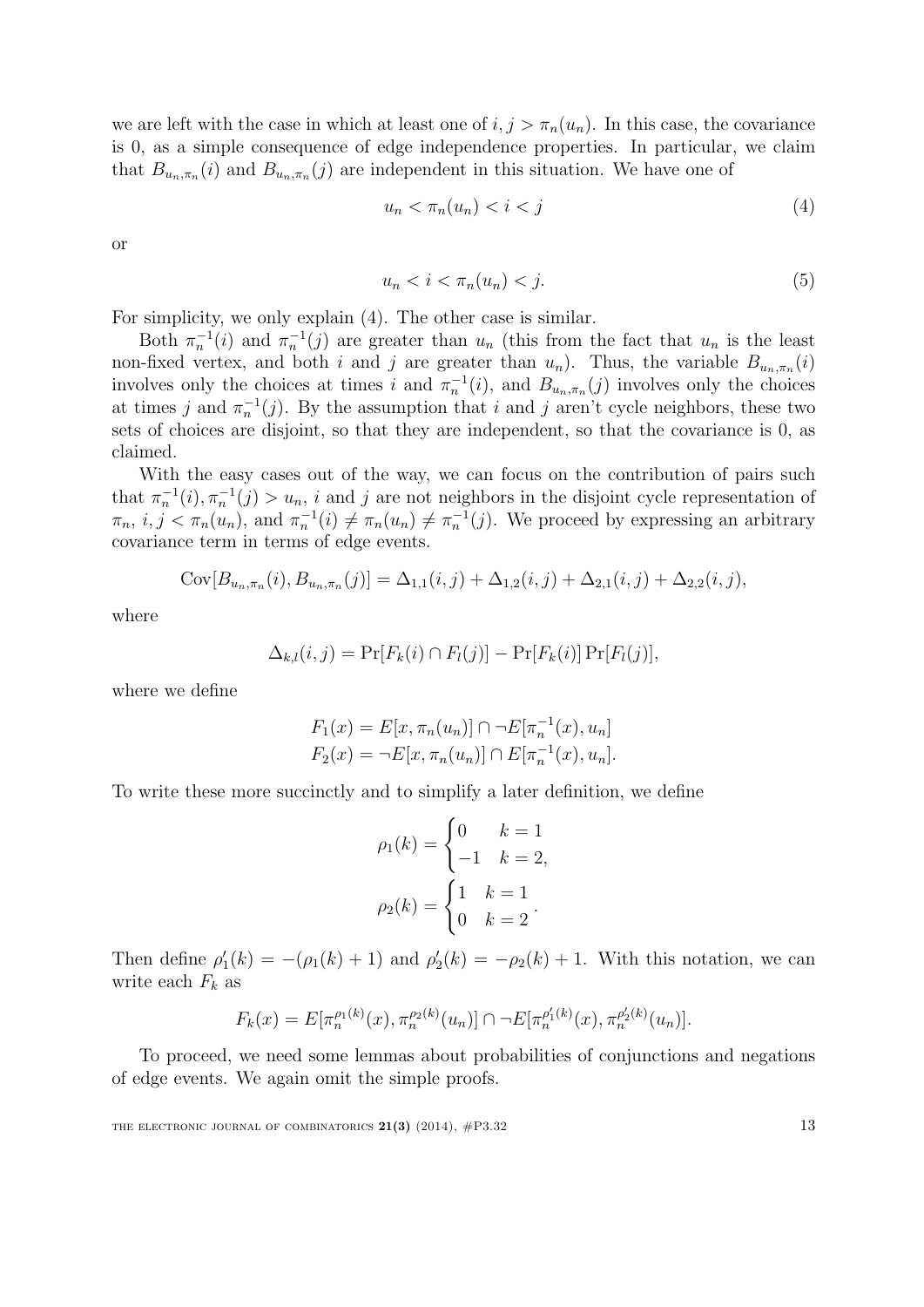<span id="page-13-1"></span>**Lemma 6** (Edge Event Probabilities). For all  $i, q < j, i \neq q$ ,

$$
Pr[E[i,j]] = 1 - \left(\frac{j-2}{j-1}\right)^m
$$
  
\n
$$
Pr[E[i,j] \cap \neg E[q,j]] = \left(1 - \left(\frac{j-3}{j-2}\right)^m\right) \left(\frac{j-2}{j-1}\right)^m
$$
  
\n
$$
Pr[E[i,j] \cap \neg E[q,j]] = Pr[E[i,j]] Pr[\neg E[q,j]](1 + O(j^{-1}))
$$
  
\n
$$
Pr[\neg E[i,j] \cap \neg E[q,j]] = Pr[\neg E[i,j]] Pr[\neg E[q,j]](1 + O(j^{-2})).
$$

**Lemma 7** (Edge Negation Inequality). For  $j \ge 2m + 1$ ,

$$
\Pr[\neg E[i,j]] \geqslant \Pr[E[i,j]].
$$

<span id="page-13-0"></span>**Lemma 8** (Edge Conjunction Inequalities). For all  $i, q, j, r$  such that  $i < j$  and  $q < r$ , and either  $i \neq q$  or  $j \neq r$ ,

$$
\Pr[E[i,j] \cap E[q,r]] \leqslant \Pr[E[i,j]] \Pr[E[q,r]]
$$

and

$$
\Pr[E[i,j] \cap \neg E[q,r]] \geqslant \Pr[E[i,j]] \Pr[\neg E[q,r]].
$$

**Lemma 9.** For all  $i, q, j, r$  such that  $i < j, q < r, r \ge 2m + 1$ , and either  $i \ne q$  or  $j \ne r$ ,

$$
\Pr[E[i,j] \cap \neg E[q,r]] \geqslant \Pr[E[i,j] \cap E[q,r]].
$$

Now, the probability of each  $F_k(x)$  can be lower bounded by the product of the involved edge probabilities, by Lemma [8,](#page-13-0) which gives an upper bound on each  $\Delta_{k,l}(i,j)$ . We call the resulting expression  $\Delta'_{k,l}(i,j)$ ; more specifically,  $\Delta'_{k,l}(i,j)$  is given by

$$
\Delta'_{k,l}(i,j) = \Pr[F_k(i) \cap F_l(j)]
$$
  
- 
$$
\Pr[E[\pi_n^{\rho_1(k)}(i), \pi_n^{\rho_2(k)}(u_n)]] \Pr[\neg E[\pi_n^{\rho'_1(k)}(i), \pi_n^{\rho'_2(k)}(u_n)]]
$$
  
\n
$$
\cdot \Pr[E[\pi_n^{\rho_1(l)}(j), \pi_n^{\rho_2(l)}(u_n)]] \Pr[\neg E[\pi_n^{\rho'_1(l)}(j), \pi_n^{\rho'_2(l)}(u_n)]]
$$

Now we show that  $\Delta'_{1,1}(i,j) \leq 0$ .

$$
\Pr[F_1(i) \cap F_1(j)] \stackrel{(a)}{=} \Pr[E[i, \pi_n(u_n)] \cap E[j, \pi_n(u_n)]] \cdot \Pr[\neg E[\pi_n^{-1}(i), u_n] \cap \neg E[\pi_n^{-1}(j), u_n]]
$$
  

$$
\stackrel{(b)}{\leq} \Pr[E[i, \pi_n(u_n)]] \Pr[E[j, \pi_n(u_n)]] \Pr[\neg E[\pi_n^{-1}(i), u_n]] \Pr[\neg E[\pi_n^{-1}(j), u_n]].
$$

Here, (a) is an application of edge independence properties: we have  $i < j < \pi_n(u_n)$  and  $u_n < \pi_n^{-1}(i), \pi_n^{-1}(j)$ , and neither of  $\pi_n^{-1}(i), \pi_n^{-1}(j)$  is equal to  $\pi_n(u_n)$ . The inequality, (b), is due to applying edge independence to split the negated events and applying Lemma [8](#page-13-0) to split the other conjunction. It follows from this inequality that  $\Delta'_{1,1}(i,j) \leq 0$ .

In a similar manner, we handle  $\Delta'_{1,2}(i,j)$ :

$$
\Delta'_{1,2}(i,j) = \Pr[E[i, \pi_n(u_n)] \cap \neg E[j, \pi_n(u_n)]] \Pr[\neg E[\pi_n^{-1}(i), u_n]] \Pr[E[\pi_n^{-1}(j), u_n]]
$$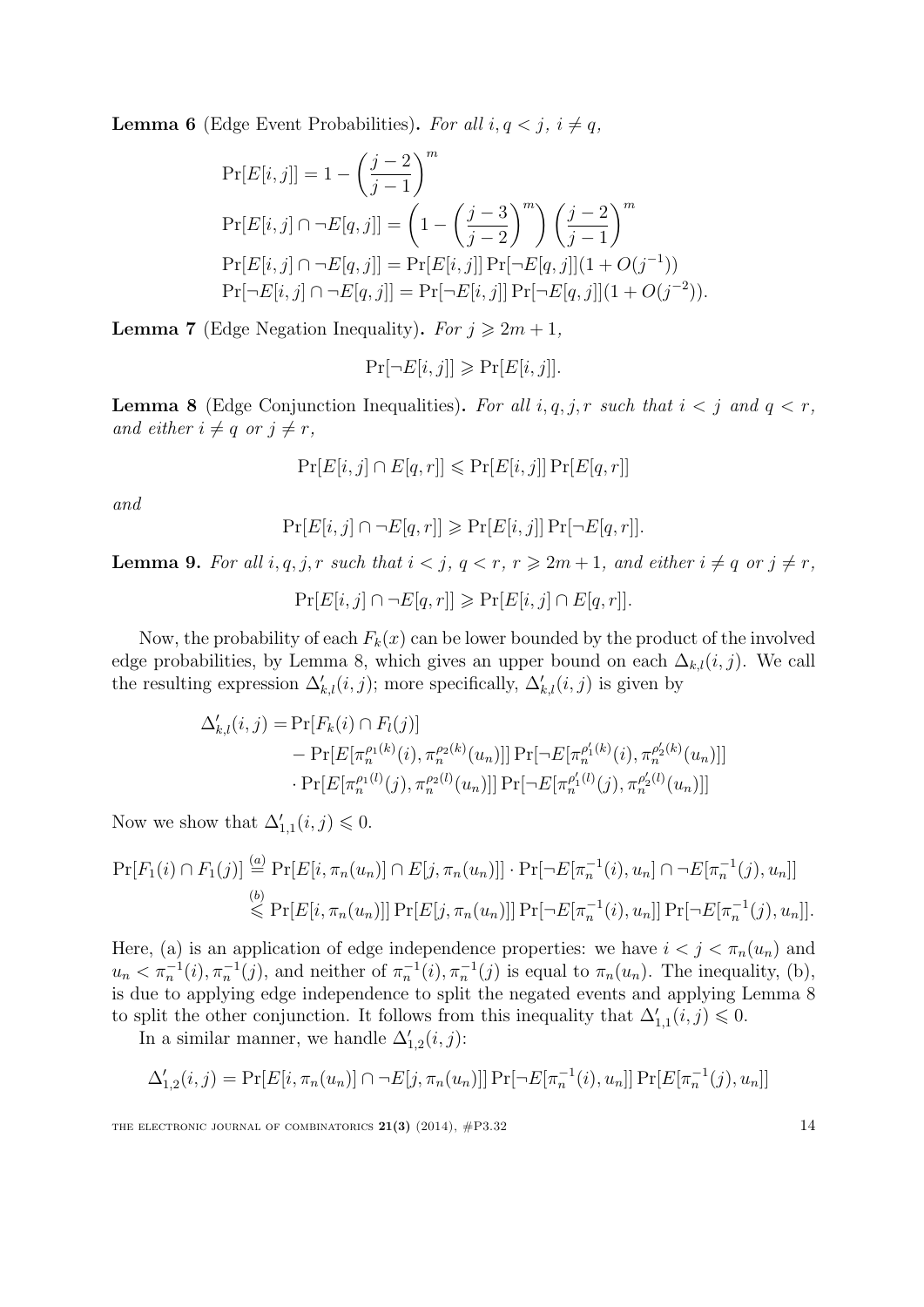$$
- \Pr[E[i, \pi_n(u_n)]] \Pr[\neg E[j, \pi_n(u_n)]] \Pr[\neg E[\pi_n^{-1}(i), u_n]] \Pr[E[\pi_n^{-1}(j), u_n]]
$$
  
\n
$$
\leq \Pr[E[i, \pi_n(u_n)] \cap \neg E[j, \pi_n(u_n)]] - \Pr[E[i, \pi_n(u_n)]] \Pr[\neg E[j, \pi_n(u_n)]]
$$
  
\n
$$
= \Pr[E[i, \pi_n(u_n)]] \Pr[\neg E[j, \pi_n(u_n)]] (1 + O(\pi_n(u_n)^{-1}) - 1)
$$
  
\n
$$
\leq \frac{2m}{\pi_n(u_n)} O(\pi_n(u_n)^{-1}) = O\left(\frac{1}{(\pi_n(u_n))^2}\right).
$$

The first equality is by applying edge independence properties. The inequality is by factoring out the probabilities involving  $u_n$  and upper bounding them by 1. The final two steps are by applying Lemmas [6](#page-13-1) and [2.](#page-8-2)

The other cases are handled analogously. Thus, each covariance term in the set considered is upper bounded by  $\frac{C}{\pi_n(u_n)^2}$ , where C is a constant. Since there are at most  $C'\pi_n(u_n)^2$  such pairs, the total contribution is at most a constant. This completes the proof for  $u_n = O(1)$ .

#### 3.2.2  $u_n \to \infty$

For  $u_n \to \infty$ , we will upper bound the probability of the event

$$
A = \bigcap_{i=1}^{u_n - 1} [B_{u_n, \pi_n}(i) = 0],
$$

which is a superset of  $[D_{\pi_n}(u_n) = 0]$ . The condition that  $u_n \to \infty$  gives us enough fixed vertices for a somewhat simple proof. Observe that the event is equivalent to  $u_n$  and  $\pi_n(u_n)$  having precisely the same neighbors in  $[u_n-1]$ .

First, condition on the set N of distinct choices made by vertex  $\pi_n(u_n)$  and let  $N_1 =$  $N \cap [u_n-1]$ . Then

$$
|N_1| \leqslant |N| \leqslant m.
$$

Now, if A occurs, then all m of the choices  $c_{u_n,j}$  at time  $u_n$  lie in  $N_1$ . This happens with probability at most

$$
\left(\frac{|N_1|}{u_n-1}\right)^m \leqslant \left(\frac{m}{u_n-1}\right)^m = O(u_n^{-m}).
$$

Since  $u_n \to \infty$ , this tends to 0, which completes the proof for this case.

#### 3.2.3  $u_n$  is neither bounded nor tending to  $\infty$

Our goal is to show that, for any  $\epsilon > 0$ , there exists N such that, for all  $n \geq N$ ,

$$
\Pr[D_{\pi_n}(u_n) = 0] < \epsilon.
$$

In the case where  $u_n$  is neither bounded nor tending to  $\infty$ , we start by choosing an appropriate  $C = C(\epsilon)$  and partitioning the sequence of permutations into two subsequences: those for which  $u_n \leq C$  and those for which  $u_n > C$ .

For the former subsequence (call its sequence of probabilities  $a_n$ ), we can apply the result for  $u_n = O(1)$  to conclude that there is some N such that, if  $n \geq N$ , then  $a_n < \epsilon$ .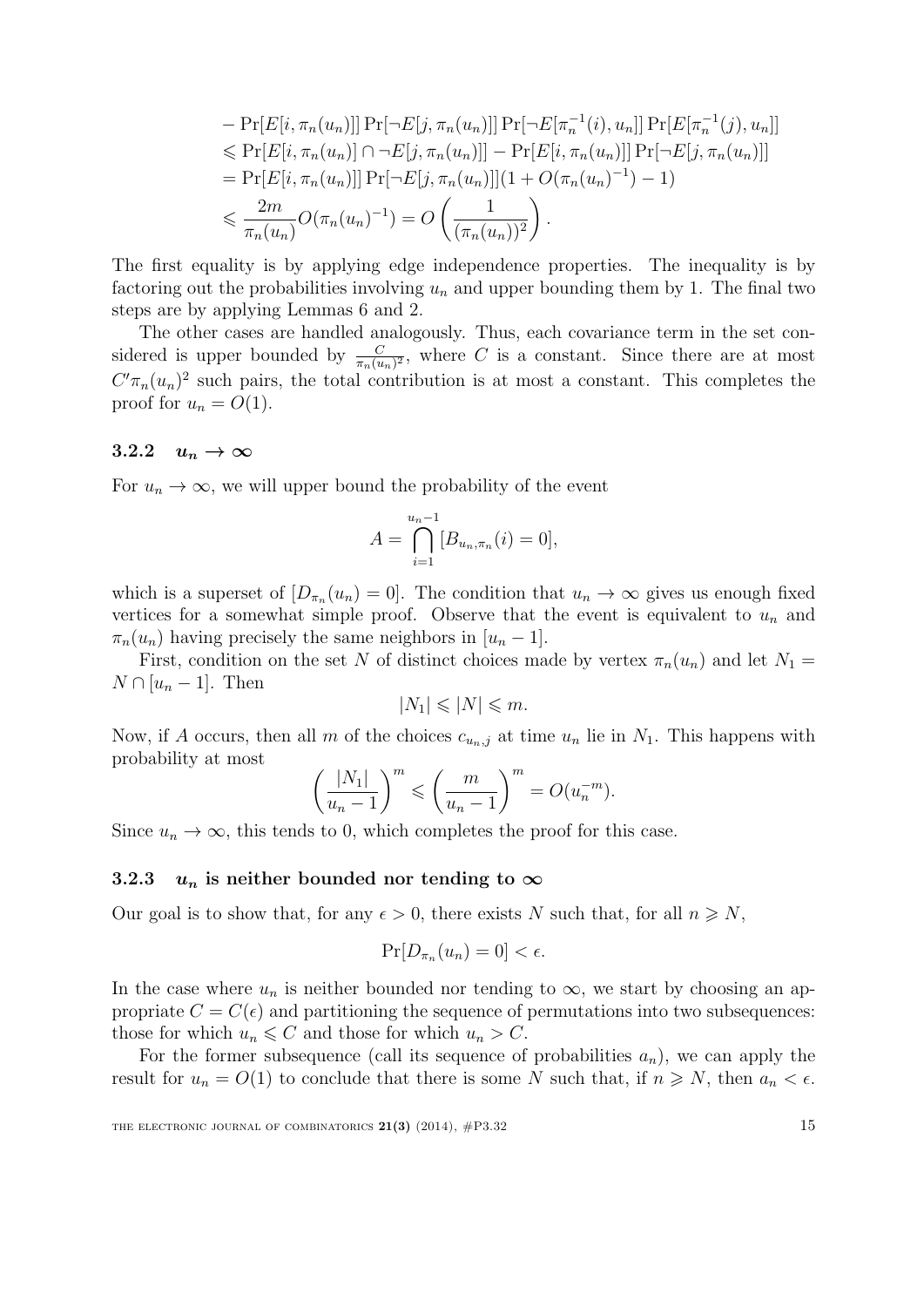For the latter (call its sequence of probabilities  $b_n$ ), we can apply the argument used in the proof for  $u_n \to \infty$  to conclude that there is a large enough  $C(\epsilon)$  such that  $b_n < \epsilon$  for all n. This completes the proof of Theorem [2.](#page-5-0)

#### <span id="page-15-0"></span>3.3 Proof of Theorem [3](#page-6-0)

#### CASE  $m = 1$ .

To prove symmetry with high probability, we give a positive lower bound on the asymptotic number of cherries which holds with high probability. This we do by formulating the preferential and uniform attachment processes as urn models, in which one type of ball corresponds to a *simple* cherry (i.e., a node with exactly two children, both leaves). We then use Theorem 3.21 of [Janson](#page-23-8) [\(2004\)](#page-23-8) (see also [\(Athreya and Ney,](#page-22-3) [1972,](#page-22-3) Section V.9.3)) to determine the asymptotic fraction of such balls, which turns out to be positive.

We now review the aforementioned Theorem 3.21. In the general setting, we have an urn model with  $q$  types of balls, and for each non-negative integer time  $t$ , we have a (random) vector of ball type counts:  $X_t = (X_{t,1}, \ldots, X_{t,q})$ , where  $\{X_t\}_{t=0}^{\infty}$  forms a Markov chain. Furthermore, each ball type i gets a fixed weight (also called *activity*)  $a_i$  as well as a random q-dimensional vector  $\xi_i = (\xi_{i,j})_{j=1}^q$  which will be used to form the transition matrix. At time  $t$ , a ball is drawn with probability proportional to its weight and current count:

$$
\Pr[\text{Type } j \text{ is drawn at time } t] = \frac{a_j X_{t-1,j}}{\sum_{k=1}^q a_k X_{t-1,k}}
$$

.

Next, the ball is returned to the urn, and a vector  $w_t = (w_{t,r})_{r=1}^q$  is drawn according to the distribution of  $\xi_i$  (i.e., for any r and x,  $Pr[w_{t,r} = x] = Pr[\xi_{j,r} = x]$ ), independent of everything else. Finally, for each  $k \in [q]$ ,  $w_{t,k}$  balls of type k are added to the urn. This results in  $X_t$ . The main object which is defined in order to study the asymptotic behavior of the number of balls of each type is the  $q \times q$  matrix A, whose entries are given by

$$
A_{i,j} = a_j \mathbb{E}[\xi_{j,i}].
$$

We call A the *transition matrix* of the model. For us, the types of balls will correspond to different subtrees, and, roughly speaking, the weights will come from the degrees of the vertices in the subtrees (which is how we will encode the preferential attachment process).

Then Theorem 3.21 states that, assuming several hypotheses and given that there are always balls with nonzero weight left, we have the following asymptotic result:

$$
\frac{X_t}{t} \xrightarrow{a.s.} \lambda_1 v_1,
$$

where  $\lambda_1$  and  $v_1$  are the principal eigenpair of A. From this, we can read off the asymptotic linear growth of the number of any of the types of balls.

Conveniently, the paper gives Lemma 2.1, which states sufficient conditions for the hypotheses of Theorem 3.21 to hold: we need only check that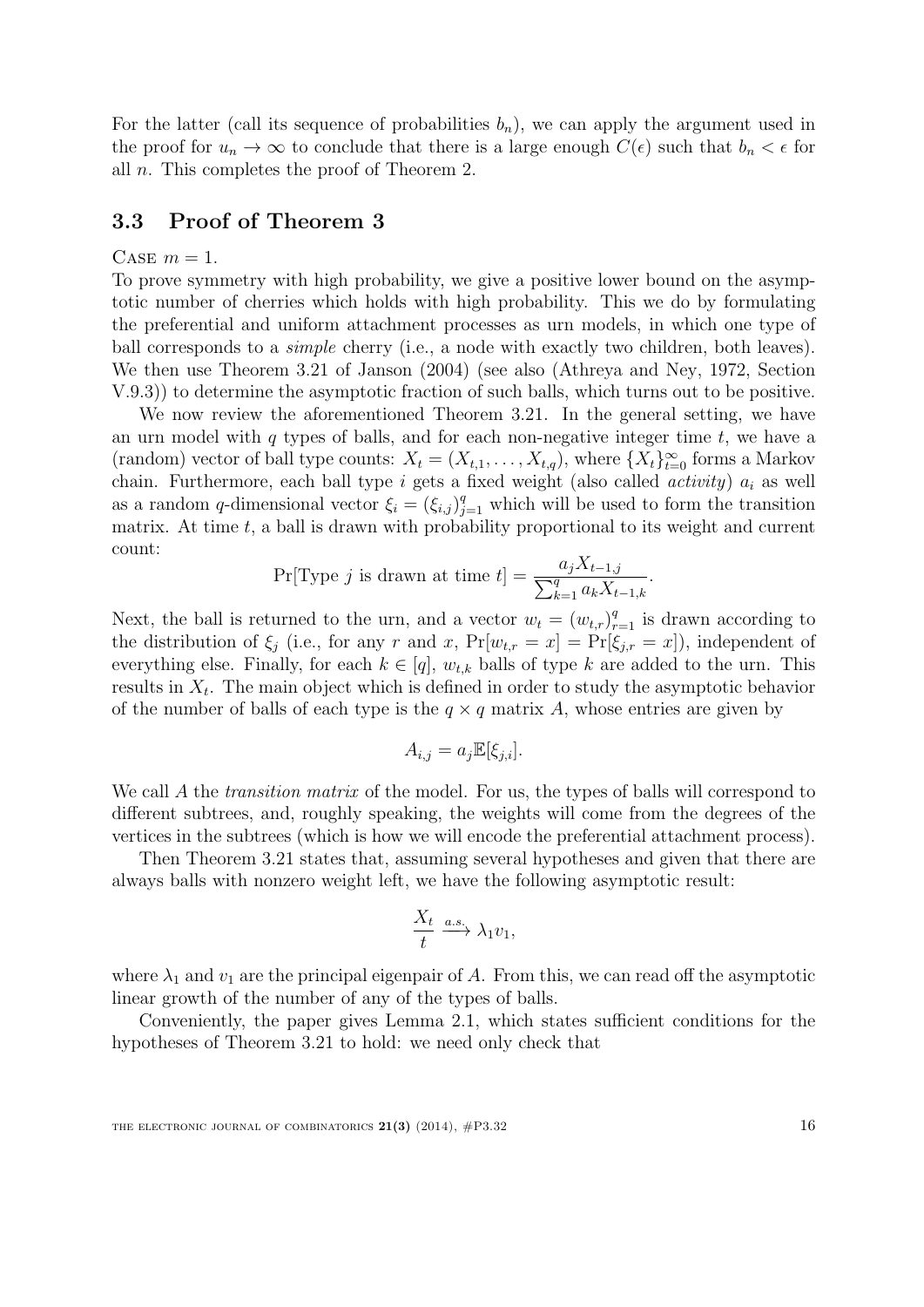- A is irreducible; that is, we define a partial order  $i \succ j$ , where  $i \succ j$  if and only if there exists some  $n \geq 0$  for which  $(A^n)_{j,i} > 0$  (that is, starting with ball of type i, it is possible for a ball of type  $j$  to appear in the future). Then we say that  $A$  is irreducible if, for all i and j, we have both  $i \succ j$  and  $j \succ i$ .
- Almost surely, for all  $j \neq i$ ,

$$
\xi_{i,j} \geqslant 0, \qquad \xi_{i,i} \geqslant -1.
$$

• For all  $i$  and  $j$ ,

$$
\mathbb{E}[\xi_{i,j}^2]<\infty.
$$

• We have, for every  $i$ ,

$$
\sum_j \mathbb{E}[\xi_{i,j}] \geqslant 0
$$

and, for some i,

$$
\sum_j \mathbb{E}[\xi_{i,j}] > 0.
$$

We focus first on the preferential case, then explain how the proof changes for uniform attachment.

For preferential attachment, we have the following types of balls:

- $SC$  (simple cherry): a node with precisely two children, both of whom are leaves. This is modeled by a single ball of type  $SC$ .
- $PC$  (protocherry): a node with precisely one child, which is a leaf. This is modeled by a single ball of type  $PC$ .
- L (leaf): a leaf which is not part of a simple cherry or a protocherry. This is modeled by a single ball of type L.
- $N$  (none of the above): a node with three or more children or with grandchildren. A single such node with degree k is modeled by k balls of type  $N$ .

Since these ball types will also correspond to coordinates in entries of a matrix, it will be convenient to associate  $SC$  with 1,  $PC$  with 2, L with 3, and N with 4. With each type of ball, there is an associated weight, which comes from considering the number of half edges in each situation (each edge in the subtree corresponding to a given ball counts as two half edges; finally, there is a single half edge which comes from the root vertex's connection to its parent):

$$
a_{SC} = 5 \qquad \qquad a_{PC} = 3 \qquad \qquad a_L = 1 \qquad \qquad a_N = 1.
$$

We can then formulate the process as follows. We start with a tree with 4 nodes, in order to avoid complications arising from the root. Each such tree corresponds to a well defined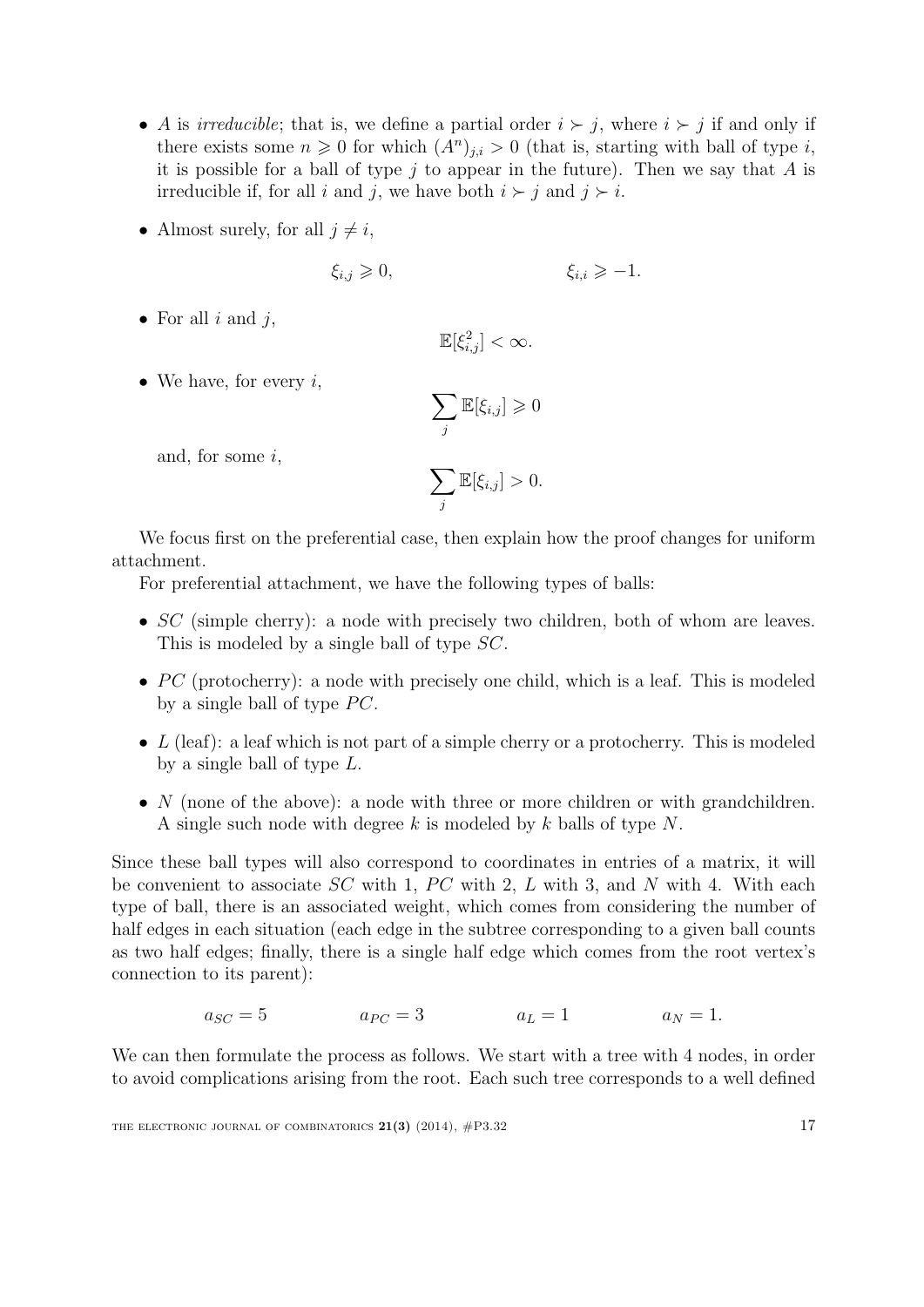initial vector of ball counts. At a given time step, we pick a ball randomly, where the probability of each type is in proportion to the current number of balls of that type and its weight: if we denote the type of the jth choice by  $T_j$  and the number of balls of type x at time j by  $N_j(x)$ ,

$$
\Pr[T_j = x] = \frac{a_x N_j(x)}{\sum_y a_y N_j(y)},
$$

where the sum is over the types. After drawing a ball, we discard it and add new balls to the urn in the following manner, based on  $T_j$ .

$$
SC \implies \begin{cases} 4N + 3L & \text{with probability } 3/5 \\ 3N + 1L + 1PC & \text{with probability } 2/5 \end{cases}
$$

$$
PC \implies \begin{cases} 1SC & \text{with probability } 2/3\\ 2N + 1PC & \text{with probability } 1/3 \end{cases}
$$

 $L \implies 1PC$  $N \implies 1L + 2N$ .

•

•

•

•

The transitions for SC can be seen as follows. Drawing a ball of type SC means, in terms of the preferential attachment process, that either the root node of a simple cherry or one of its two children is chosen by the new vertex. The root node has degree 3, and each child has degree 1, so that the total degree of the subgraph is 5. Thus, with probability 3/5, the root node is chosen, which destroys the simple cherry. It is replaced with 4 balls of type  $N$  (corresponding to a non-simple cherry whose root node has degree 4), along with 3 balls of type L (corresponding to the three leaves). With probability  $2/5$ , one of the two leaves of the simple cherry is chosen. This destroys the simple cherry, replacing it with three balls of type  $N$  (because the root of the simple cherry still has degree 3), and the chosen child becomes a protocherry, which adds a single ball of type  $PC$ . The other child becomes a leaf, which adds a ball of type L.

The other transitions follow by similar reasoning. Note that, in each case, the degree of each node in the new subtree must somehow be encoded in the number and types of balls.

This yields, in the language of [Janson](#page-23-8) [\(2004\)](#page-23-8), the following transition matrix:

$$
A = \begin{pmatrix} -5 & 2 & 0 & 0 \\ 2 & 2 & 1 & 0 \\ 11 & 0 & -1 & 1 \\ 18 & 2 & 0 & 1 \end{pmatrix}.
$$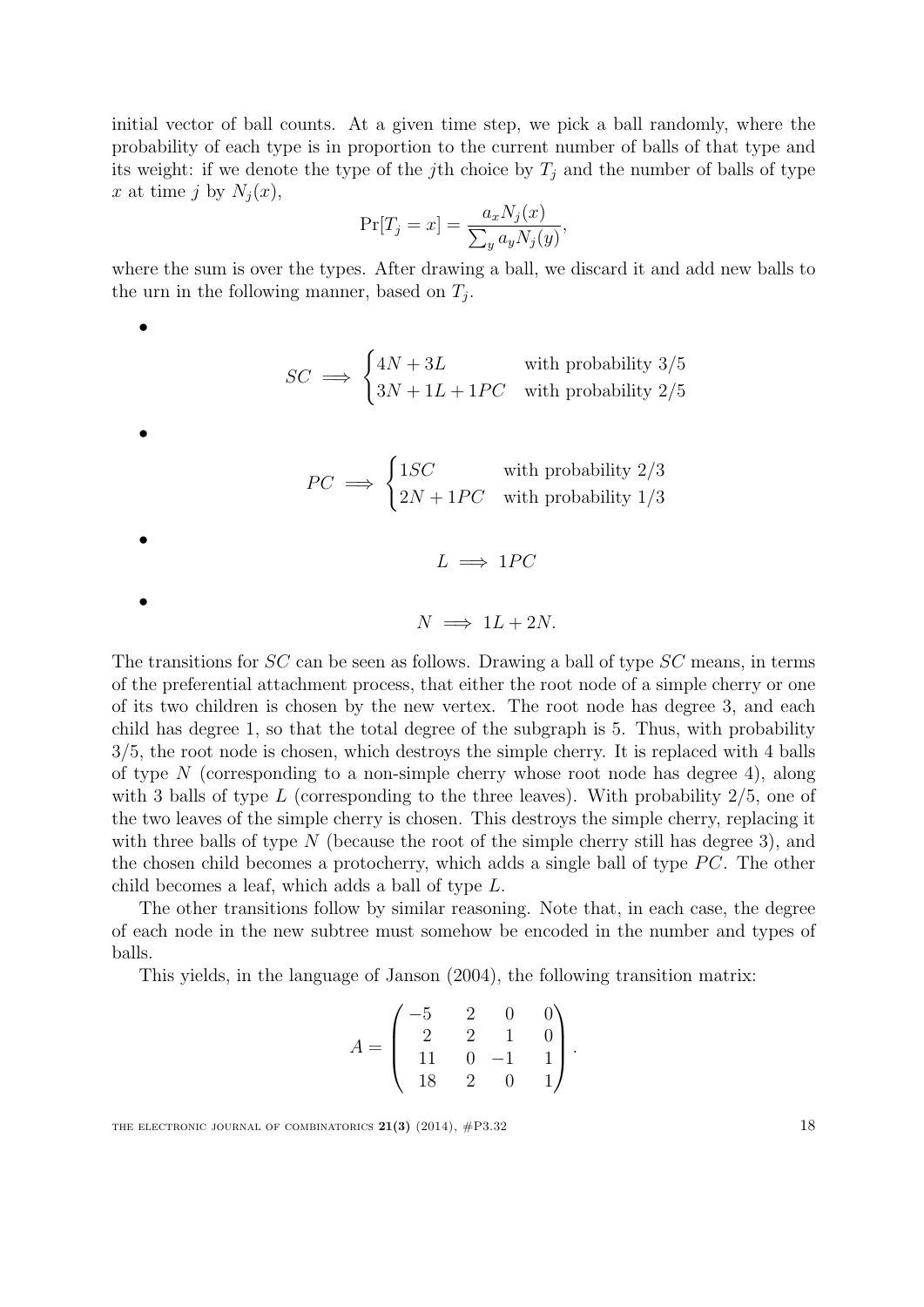We demonstrate how A was obtained from the transitions and the weights by explicitly computing the first column, which corresponds to the balls of type SC. We need the vector  $\mathbb{E}[\xi_1]$ , which gives the expected number of balls of each type which are added to the urn after SC is drawn (and before it is discarded). Since SC is discarded with probability 1, we have  $\mathbb{E}[\xi_{1,1}] = -1$ . The expected number of PC balls added is  $\mathbb{E}[\xi_{1,2}] = 0 \cdot \frac{3}{5} + 1 \cdot \frac{2}{5} = 2/5$ . For L, it is  $\mathbb{E}[\xi_{1,3}] = 3 \cdot \frac{3}{5} + 1 \cdot \frac{2}{5} = 11/5$ . Finally, for N, it is  $\mathbb{E}[\xi_{1,4}] = 4 \cdot \frac{3}{5} + 3 \cdot \frac{2}{5} = 18/5$ . Multiplying by the weight  $a_{SC}$  for simple cherries, we get the claimed first column of A. The other columns are computed analogously. Now, we can apply Lemma 2.1 of [Janson](#page-23-8) [\(2004\)](#page-23-8) to show that the hypotheses of Theorem 3.21 there are satisfied: the process is easily seen to be irreducible, since, with positive probability, SC yields N, which yields L, which yields  $PC$ , which yields  $SC$ . The other hypotheses of Lemma 2.1 are similarly trivial to check. From this, we conclude that all of the hypotheses of Theorem 3.21, in addition to impossibility of essential extinction, hold. Thus, it remains to determine the dominant eigenvalue, i.e., the largest real eigenvalue, and the corresponding eigenvector of A. We get, from standard calculations, that the largest real eigenvalue of A is  $\lambda_1 = 2$ (the other eigenvalues are  $-1, -3, -5$ ), and that, after normalization, the corresponding eigenvector is

$$
v_1^T = \frac{1}{105}(2, 7, 24, 50) \approx (0.019048, 0.06667, 0.22857, 0.47619).
$$

Multiplying by  $\lambda_1$ , we get from [\(Janson,](#page-23-8) [2004,](#page-23-8) Theorem 3.12) that, asymptotically, the number of simple cherries is with high probability approximately  $\frac{4n}{105}$ , which is certainly greater than 0. Thus, we have symmetry with high probability.

A similar proof (with the same types of balls, but with a slightly different interpretation N, to be explained below) yields the same result (with different constants) for the uniform attachment model. Because the attachment process pays attention to number of nodes in a subgraph, rather than to degrees of vertices, a ball of type  $N$  still corresponds to a root node with three or more children or with grandchildren, but now a single such node corresponds to a single ball of type N. Its descendants are represented by other balls.

The weights change, again to account for the number of vertices in each type of subtree. Thus, for example, the weight of  $SC$  is 3. In this case, the weights of the balls are (3, 2, 1, 1).

Finally, the transitions change. Namely, instead of adding multiple copies of  $N$  in any given transition, we only add one. Thus, the transition matrix is

$$
A = \begin{pmatrix} -3 & 1 & 0 & 0 \\ 2 & -1 & 1 & 0 \\ 5 & 0 & -1 & 1 \\ 3 & 1 & 0 & 0 \end{pmatrix}
$$

with dominant eigenvalue 1 and corresponding normalized eigenvector  $v_1^T = \frac{1}{24}(1, 4, 6, 7)$ .

CASE  $m = 2$ 

We will show that, with positive probability, in both models, there is at least one *diamond* (i.e., a pair of nodes that choose the same parents and that are not chosen by any subsequent nodes) as shown in Figure [1\(](#page-5-1)b). The details are technically more intricate than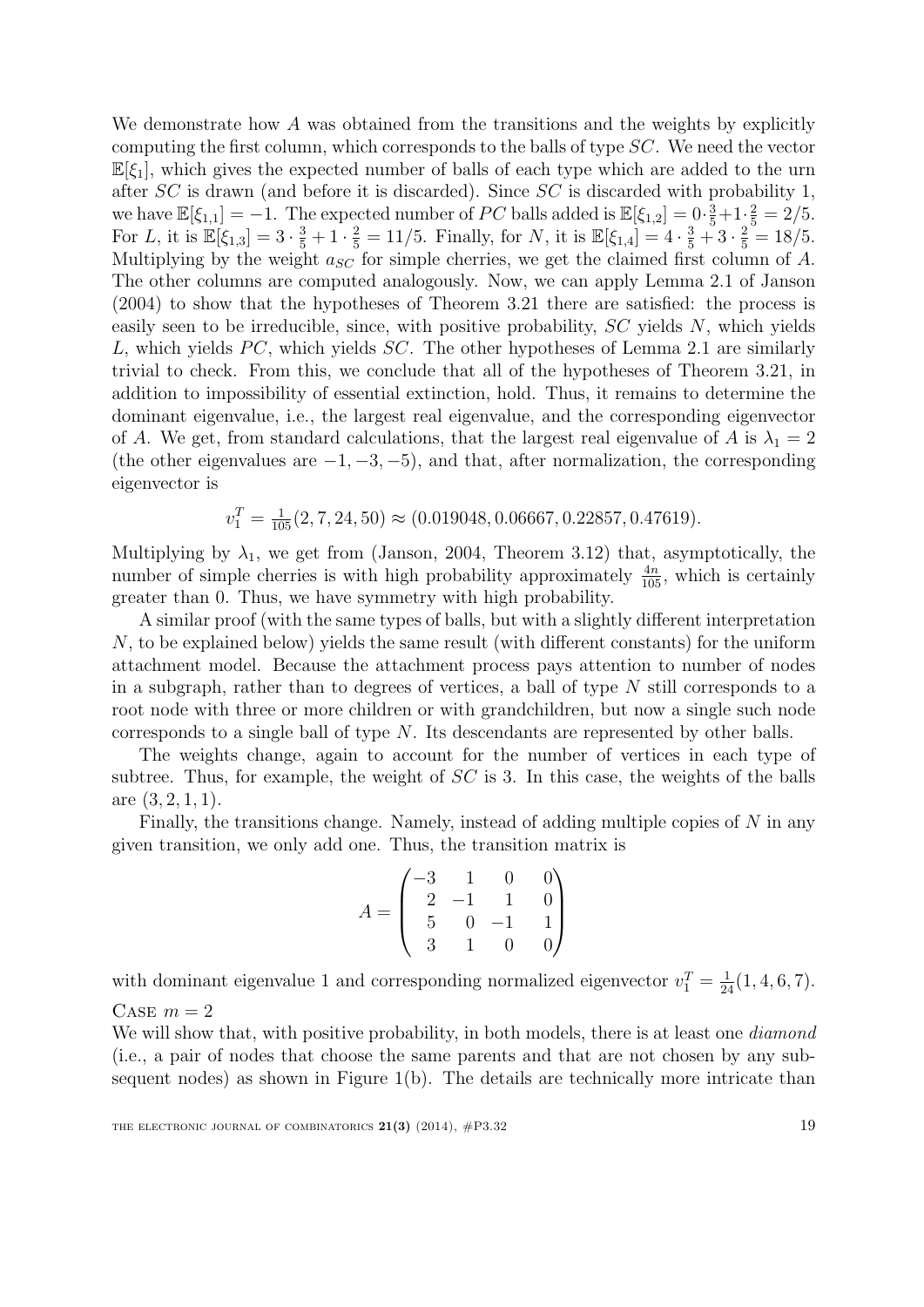in the  $m = 1$  case, and the argument there does not work in this case, because node n must choose, from a set of size  $\Theta(n^2)$  (pairs of vertices), one of  $O(n)$  elements (previously chosen pairs). We thus rely on a birthday paradox-style argument to show that there is a positive probability of two vertices making the same choices, then condition on the lexicographically smallest such pair to complete the proof.

Let  $A(u, v)$  be the event that vertices u and v choose the same pair of parents, and let  $B(u, v)$  be the event that u and v are both unchosen. Now, define  $N(k)$  to be the number of pairs u, v of vertices such that  $k < u < v$  and  $A(u, v)$  and  $B(u, v)$  simultaneously hold. Define  $N_A(k)$  and  $N_B(k)$  analogously for pairs for which events A and B hold, respectively. Finally, denote by  $S_{\gt x}$  the set  $\{k \in [n]| k > x\}$ . We then aim to prove that  $Pr[N(0) > 0] > C > 0$  for some constant C and n large enough. We do this by proving

$$
\Pr[N(n/2) > 0] > C > 0,
$$

in light of the fact that

$$
\Pr[N(n/2) > 0] \le \Pr[N(0) > 0].
$$

For any  $x$ , we have

$$
Pr[N(x) > 0] = Pr[N(x) > 0 \cap N_A(x) > 0] = Pr[N(x) > 0|N_A(x) > 0] \cdot Pr[N_A(x) > 0],
$$

where the first equality is from the fact that  $[N(x) > 0] \subseteq [N(x)_A > 0]$ . The goal now is bound the remaining probabilities below by positive constants. We do this in the next two lemmas, which hold for both uniform and preferential attachment graphs. We will prove them in the uniform case, then explain the modifications needed to extend them to the preferential case.

Lemma 10 (Probability of two vertices picking the same pair). There exists a positive constant C such that

$$
\Pr[N_A(n/2) > 0] > C
$$

for all n sufficiently large.

*Proof.* To show this, we will instead compute  $Pr[N_A(n/2) = 0]$  and bound it above by a constant less than 1. The condition  $N_A(n/2) = 0$  means that all vertices  $>n/2$  choose distinct pairs. This is given by

$$
\Pr[N_A(n/2) = 0] \le \prod_{k=1}^{n/2} \left(1 - \frac{k-1}{(\frac{n}{2} + k - 1)^2}\right)
$$
  

$$
\le \prod_{k=1}^{n/2} \left(1 - \frac{k-1}{n^2}\right) \le \prod_{k=n/4+1}^{n/2} \left(1 - \frac{k-1}{n^2}\right)
$$
  

$$
\le \prod_{k=n/4+1}^{n/2} \left(1 - \frac{n}{4n^2}\right) = \left(1 - \frac{(1/4)}{n}\right)^{\frac{n}{4}} \xrightarrow{n \to \infty} e^{-\frac{1}{16}} < 1.
$$

In the preferential attachment case, the proof is similar, except that we apply the fact that the attractiveness of any vertex  $v < t$  at time t is at least  $\frac{m}{2m(t-2)} = \frac{1}{2(t-2)}$ .  $\Box$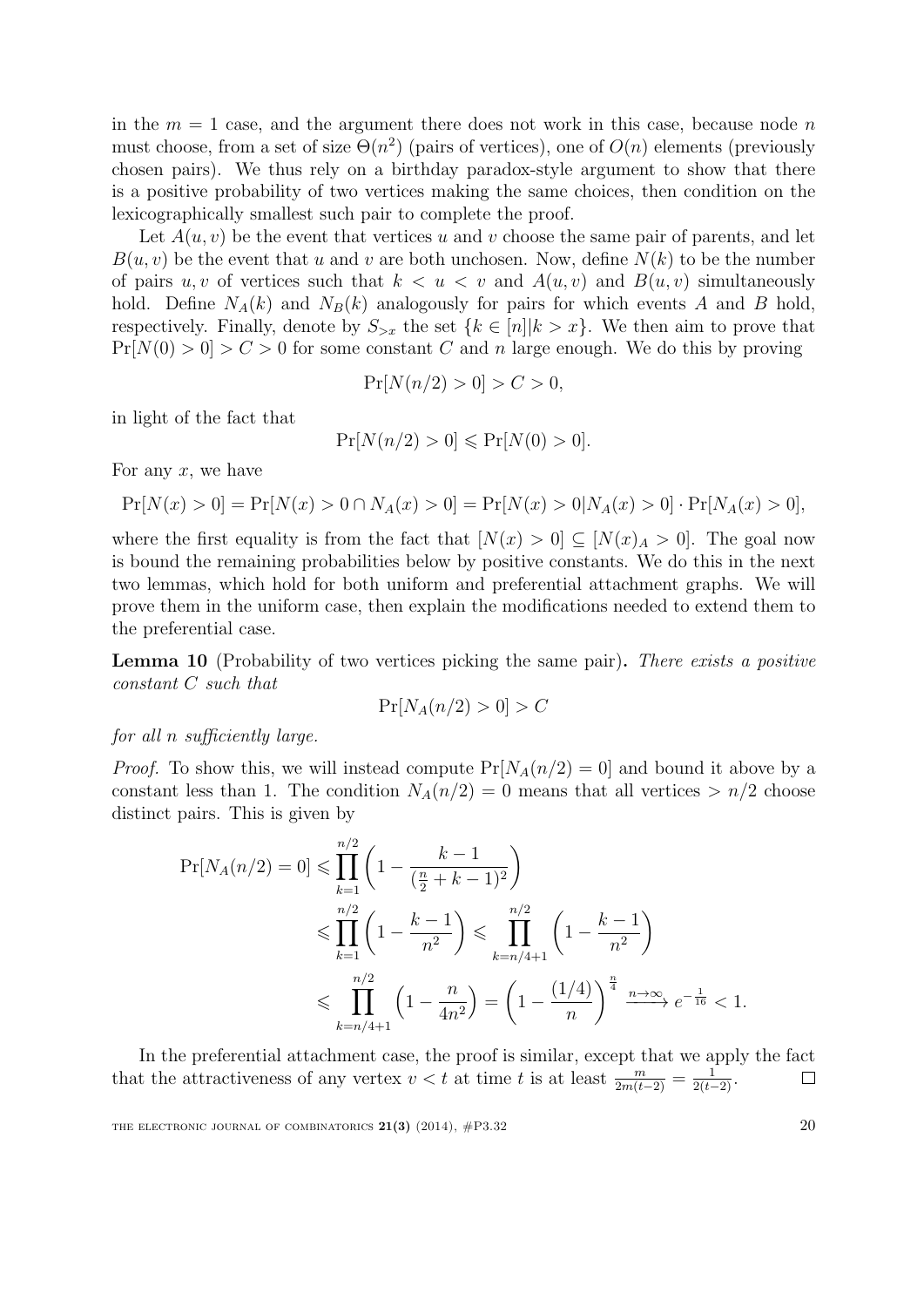Lemma 11 (Conditional probability of two vertices with the same neighborhood). There exists a positive constant C such that

$$
\Pr[N(n/2) > 0 | N_A(n/2) > 0] > C
$$

for all n sufficiently large.

*Proof.* We condition on the lexicographically smallest pair X from  $S_{>n/2}$  such that  $A(X)$ holds. Let  $D(u, v)$  be the event that the pair  $(u, v)$  is the smallest pair from  $S_{>n/2}$  for which A holds. Then

$$
\Pr[N(n/2) > 0 | N_A(n/2) > 0] \\
= \sum_{u < v \in S_{>n/2}} \Pr[N(n/2) > 0 | D(u, v)] \Pr[D(u, v) | N_A(n/2) > 0] \\
\geq \sum_{u < v \in S_{>n/2}} \Pr[B(u, v) | D(u, v)] \Pr[D(u, v) | N_A(n/2) > 0] \\
\geq C \sum_{u < v \in S_{>n/2}} \Pr[D(u, v) | N_A(n/2) > 0] = C.
$$

Here, the equalities are simply due to the law of total probability, and the first inequality is because the event  $B(u, v)$  is a subset of the event  $N(n/2) > 0$ . The second inequality is by direct computation. Note first that  $D(u, v)$  means that all lexicographically smaller pairs choose distinct pairs, and u and v choose the same pair (so that v cannot choose  $u$ ). So

$$
\Pr[B(u,v)|D(u,v)] = \prod_{j=u+1}^{v} \Pr[j \text{ avoids } u|D(u,v)] \prod_{j=v+1}^{n} \Pr[j \text{ avoids } v, u|D(u,v)]
$$
  
\n
$$
\geq \prod_{j=u+1}^{v-1} \left( \frac{(j-1)^2 - 2j - u}{(j-1)^2} \right) \cdot 1 \cdot \prod_{j=v+1}^{n} \left( \frac{(j-1)^2 - 4j - u}{(j-1)^2} \right)
$$
  
\n
$$
\geq \prod_{j=u+1}^{v-1} \left( 1 - \frac{c}{n} \right) \prod_{j=v+1}^{n} \left( 1 - \frac{c}{n} \right)
$$
  
\n
$$
\geq \left( 1 - \frac{c}{n} \right)^n,
$$

where  $c > 0$  is some constant. Here, the first inequality results from bounding the numerators below by giving upper bounds for the number of pairs that vertex  $j$  must avoid in order to avoid u and v and for the number of pairs that  $j$  must avoid in order to pick a pair that is distinct from the choices of all vertices x such that  $(x, j)$  is lexicographically smaller than  $(u, v)$ . More specifically, conditioning on  $D(u, v)$  reduces the number of pairs that j may pick, but this number can be upper bounded by  $(j-1)^2$ , which gives the denominators. Now, in order to avoid  $u$ , the j in the first product must avoid at most  $2j$  pairs (those candidate pairs with u in the first and in the second coordinate,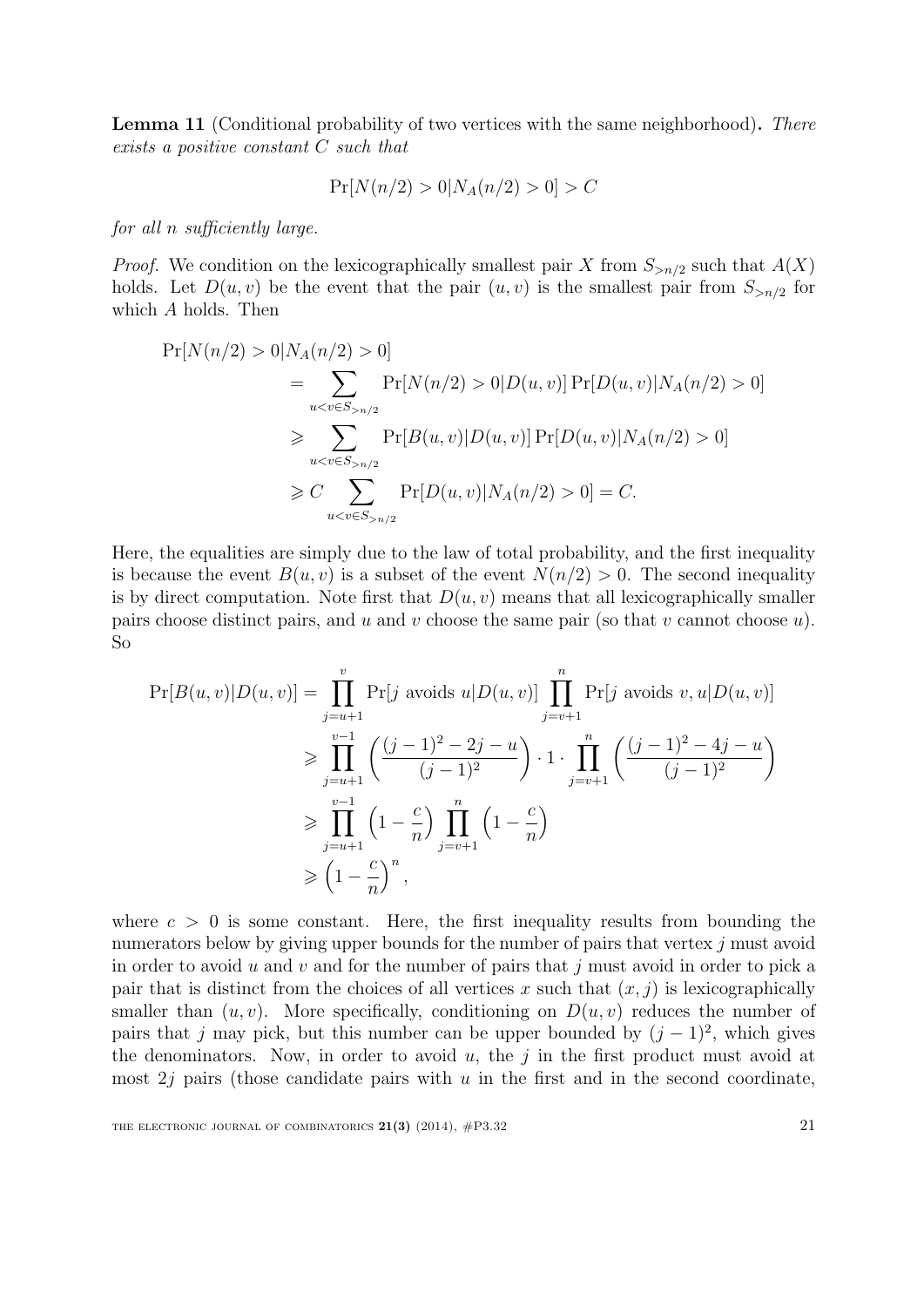respectively). We must also subtract u because of the condition that  $j$  must avoid pairs which were picked by vertices x such that  $(x, j)$  is lexicographically smaller than  $(u, v)$ . That is, j must avoid at most u other choices of pairs. Similarly, for the second product, j must avoid pairs containing either of u or  $v$  (at most 2j possibilities for each of these), and j avoids at most u pairs which were chosen by vertices x for which  $(x, j)$  is lexicographically smaller than  $(u, v)$ . The 1 between the products is from the fact that v avoids u with probability 1, due to the conditioning by  $D(u, v)$ . The second inequality holds for all n sufficiently large, since  $j > \frac{n}{2}$ . The last inequality is because all factors are bounded above by 1. Finally, by taking  $n$  sufficiently large, the last value can be made arbitrarily close to  $e^{-c}$ . The proof in the preferential case is again similar, relying on the previously stated lower bound on vertex attractiveness.  $\Box$ 

## 3.4 Proof of Theorem [4](#page-7-1)

We will prove the claim when the expected window size is bounded by a constant by examining the probability that vertices  $n-1$  and n both choose m times vertex  $n-2$ , thereby forming a cherry. Let  $\eta_i$  be the event that vertex i chooses m times vertex  $n-2$ , so that the task is to find a lower bound for  $Pr[\eta_{n-1} \cap \eta_n]$ .

For any *i*, by the bound  $\mathbb{E}[W_i] \leq w$ , we have  $\Pr[W_i \leq 2w] \geq 1/2$ . Now,

$$
\Pr[\eta_{n-1} \cap \eta_n] \stackrel{(a)}{\geq} \Pr[\eta_{n-1} \cap \eta_n | W_{n-1} \leq 2w, W_n \leq 2w] \cdot \Pr[W_{n-1} \leq 2w] \Pr[W_n \leq 2w]
$$
  
\n
$$
\geq \frac{1}{4} \Pr[\eta_{n-1} \cap \eta_n | W_{n-1} \leq 2w, W_n \leq 2w]
$$
  
\n
$$
= \frac{1}{4} \Pr[\eta_n | \eta_{n-1}, W_{n-1} \leq 2w, W_n \leq 2w] \cdot \Pr[\eta_{n-1} | W_{n-1} \leq 2w, W_n \leq 2w]
$$

Here, (a) is by conditioning on the event that the window sizes of vertices  $n-1$  and n are bounded by 2w, then applying the independence of the window sizes.

Now, in both the preferential and uniform attachment cases, the total attractiveness within the window  $\{n-2w,\ldots,n\}$  is bounded above by a constant. Furthermore, since vertex  $n-2$  makes m choices, its attractiveness to vertices  $n-1$  and n is at least a positive constant. Thus, the two remaining probabilities are both bounded below by a positive constant, which completes the proof.

If the window sizes are uniformly bounded above by  $w$  with probability 1, then symmetry with high probability results, roughly because the set  $[n]$  may be partitioned into subintervals, each having a positive probability of contributing a symmetry; since window sizes are bounded, once a symmetry arises, if a particular constant amount of time passes, the symmetry will never be destroyed. First, we choose an appropriate subinterval size  $\zeta = 2w + 2$  and write  $n = q\zeta + r$ , for some integers q, r, with  $0 \le r < \zeta$ . We then divide the interval  $[r, \ldots, n]$  into q disjoint subintervals  $I_1, \ldots, I_q$ , each of size  $\zeta$ . Let  $I_k$  be one of the intervals. Consider the permutation  $\pi_k = \pi$  that swaps the middlemost two vertices (call them  $x_k$  and  $x_k + 1$ ) of  $I_k$  and leaves all other vertices in [n] fixed. The event that  $\pi_k \in \text{Aut}(G_n)$  contains the event  $\eta_j$  that  $x_j$  and  $x_{j+1}$  both choose  $x_{j-1}$  m times and are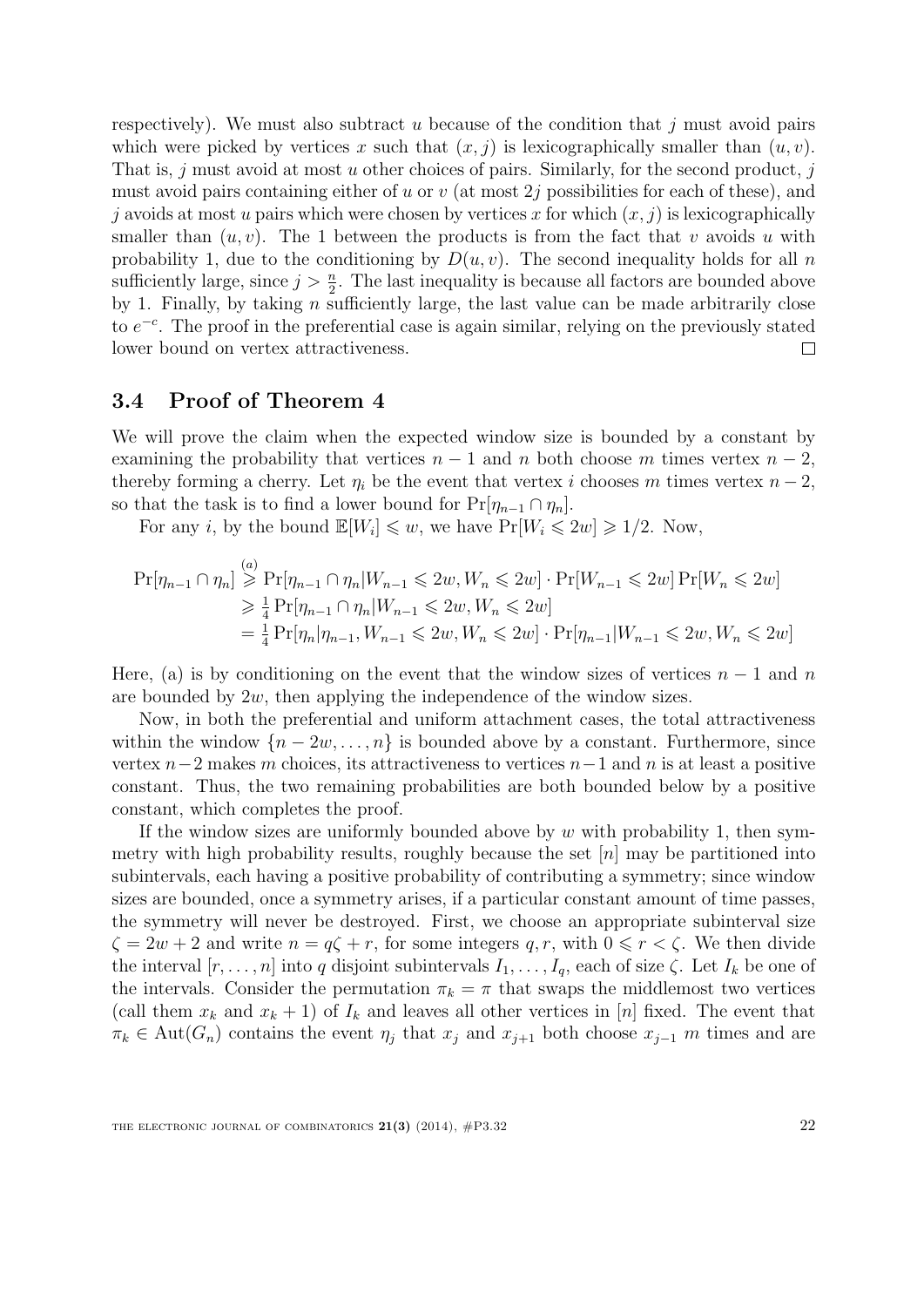unchosen. We will show that

<span id="page-22-4"></span>
$$
\Pr\left[\neg \bigcup_{j=1}^{q} \eta_j\right] \xrightarrow{n \to \infty} 0,\tag{6}
$$

from which our claim follows. We can write the probability in [\(6\)](#page-22-4) as

$$
\Pr[\neg \bigcup_{j=1}^{q} \eta_j] = \prod_{j=1}^{q} \left(1 - \Pr\left[\eta_j | \bigcap_{k=1}^{j-1} \neg \eta_k\right]\right).
$$

Now, the goal is to show that each factor in the product is bounded above by a constant  $C < 1$  (independent of j). In both the preferential and the uniform model, at any time t, the conditional probability of choosing any given vertex within the window of vertex t is bounded above and below by positive constants (dependent only on m and w). In particular, at time t, the attractiveness of any vertex  $v$  within the window of vertex  $t$  is at least m since v makes m choices, and the total attractiveness within the window is upper bounded by  $w(w + 1)m$  (since each vertex within the window makes m choices, and at most  $w$  vertices may choose a given vertex within the window at most  $m$  times, and there are  $w$  vertices in the window). Thus, the probability, for any choice of  $t$ , that  $t$  chooses any v within its window is at least  $\frac{m}{w(w+1)m} = \frac{1}{w(w+1)}$ . That is, every vertex within the window of t has a non-negligible probability of being chosen by  $t$ . Note that this bound holds regardless of previous vertex choices.

It follows from this that there is a constant  $C < 1$  such that

$$
1 - \Pr\left[\eta_j | \bigcap_{k=1}^{j-1} \neg \eta_k\right] \leq C < 1,
$$

so that

$$
\Pr\left[\neg \bigcup_{j=1}^{q} \eta_j\right] \leqslant C^q \xrightarrow{n \to \infty} 0,
$$

since  $q \to \infty$  with n. This completes the proof.

# References

- <span id="page-22-0"></span>R. Albert and A.-L. Barabási. Statistical mechanics of complex networks. Rev. Mod. Phys, 74:47–97, 2002.
- <span id="page-22-3"></span>K. B. Athreya and P. E. Ney. Branching Processes. Springer Berlin Heidelberg, 1972.
- <span id="page-22-1"></span>B. Bollobás. The asymptotic number of unlabelled regular graphs. *Journal of the London* Mathematical Society, 26:201–206, 1982.
- <span id="page-22-2"></span>B. Bollobás and O. Riordan. The diameter of a scale-free random graph. Combinatorica,  $24(1):5-34, 2004.$  [doi:10.1007/s00493-004-0002-2](http://dx.doi.org/10.1007/s00493-004-0002-2).